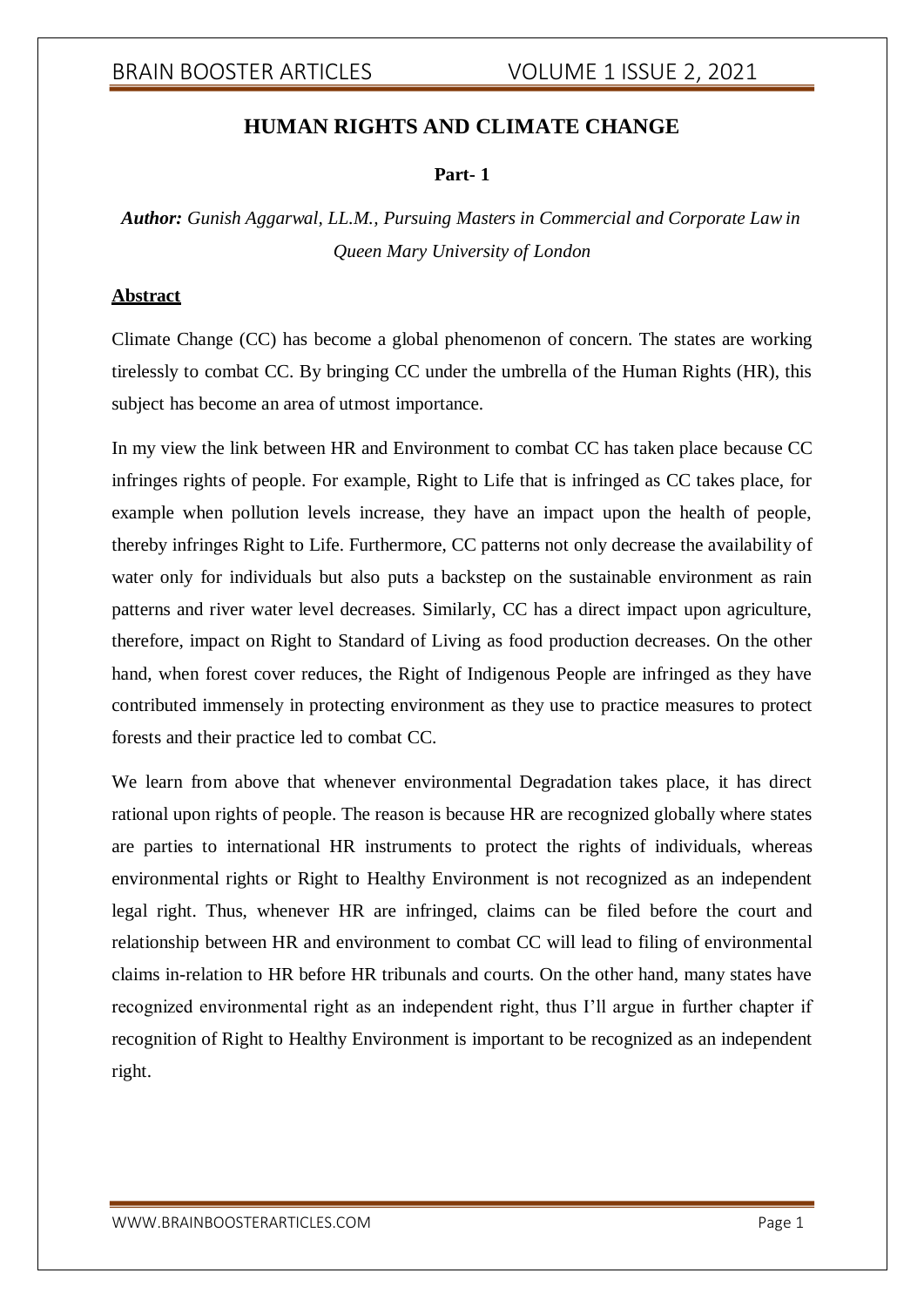## **Introduction**

The topic for my paper is**HR and Environment (Climate Change).** My research question is**"To what extent HR Law regime has offered remedies to combat CC?" My argument in dissertation is why Right to Healthy/Good environment should be recognized as independent right to combat CC?I'll examine with reference to India and United Kingdom (U.K.)**

In this Chapter, I'll answer the question 'How HR dimensions help to combat CC?' I'll give an overview of how the overlapping between HR and CC has become a subject of prime importance before the global worldand with special reference to India and United Kingdom (UK). I'll explain in terms of jurisdiction to what extent the rights mentioned below are protected by states i.e. to what extent both states are concerned to protect people's rights

I'll explain important right such as Right to Life, Right to Adequate Standard of Living, Right to Health, Right to Water, Right to Health and Right to Indigenous People. I'll discuss these rights because HR are recognized and the complex relationship between HR and Environment has been created to prevent infringement of people's rights i.e. caused due to CC.

In subsequent Chapters I'll explain the right to good/healthy environment under International Law, followed by challenges and solutions to challenges under International law to protect HR in-relation to Environment to combat CC.

## **Background**

The overlapping between HR and Environment to combat CC, imposes obligation upon states to protect environment because with the degradation of environment, people's rights are infringed and because HR are recognized as independent right, thus, overlapping between HR and Environment will help to take measures to combat CC. "Environmental HR are rights of individuals and communities to be fully informed about environmental impacts and participate in decision making that affect environment."<sup>1</sup> This definition is appropriate as it

<sup>1</sup>See Bridget Lewis, 'Environmental Human Rights and Climate Change; Current Status and Future Prospects'; Springer; 2018; Page 4. [<https://link-springer-com.libproxy.ncl.ac.uk/content/pdf/10.1007%2F978-981-13-](https://link-springer-com.libproxy.ncl.ac.uk/content/pdf/10.1007%2F978-981-13-1960-0.pdf) [1960-0.pdf>](https://link-springer-com.libproxy.ncl.ac.uk/content/pdf/10.1007%2F978-981-13-1960-0.pdf) accessed on June 9, 2020.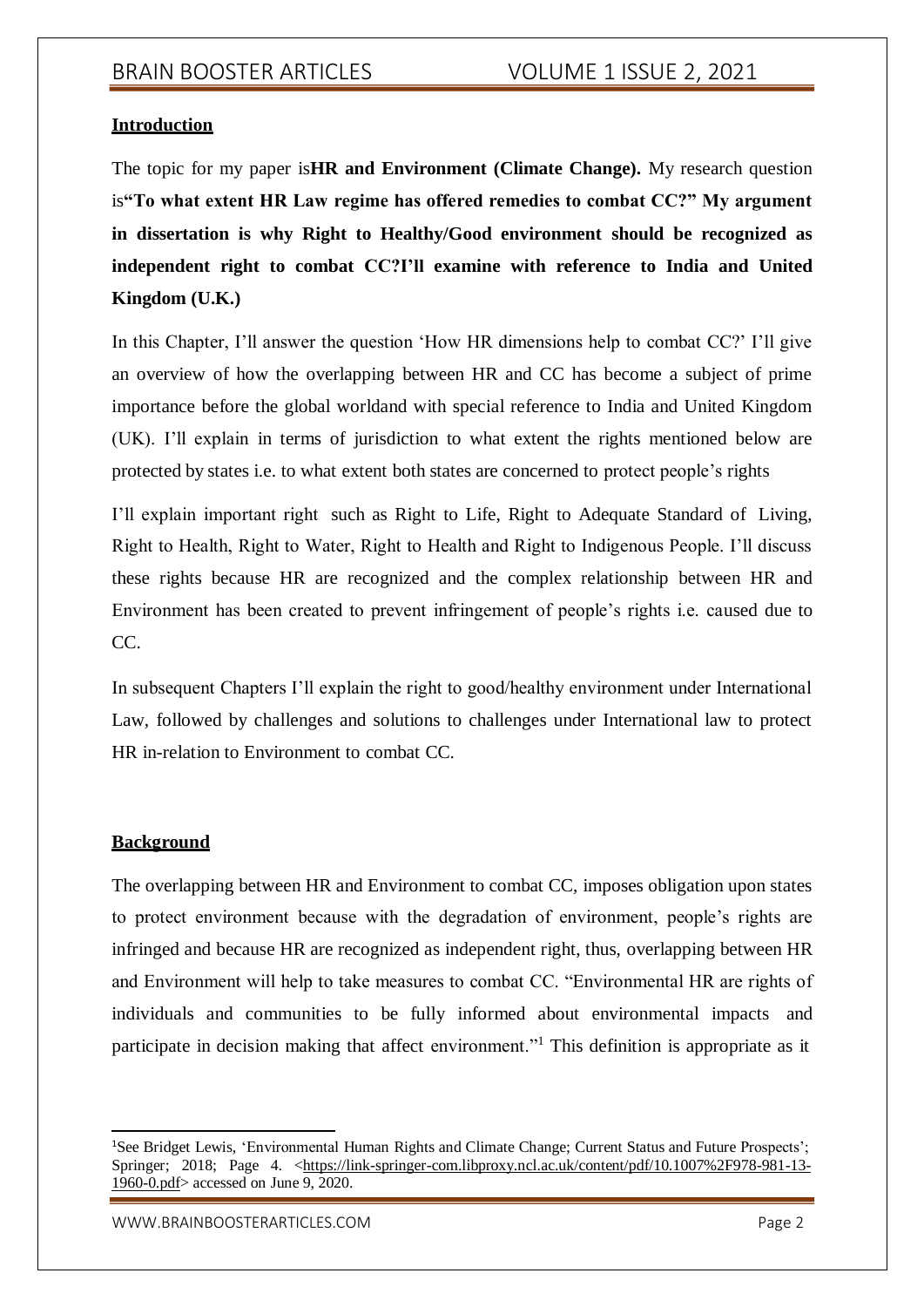clearly explains individuals must be fully informed as to what activities cause environmental degradation and how to overcome them.

'Knox, Special Rapporteur explains that it's responsibility of state to ensure safe, clean, healthy and sustainable environment<sup>2</sup>. He further writes that HR approach to CC has advantages i.e. it helps to understand the impact of CC upon the lives of people, which is concern of the global world today as the recognized human rights has offered remedies to overcome  $CC^3$  'He further argues that to combat  $CC$ , it's important to encourage participation of all states because HR Treaties cannot only help to overcome the problem of CC as they do not clarify the exact standards that we need to meet and achieve positive outcomes'<sup>4</sup> . I agree with Knox views, because both states and individuals should be responsible to protect environment to sustain people rights. Furthermore, I agree that HR treaties do lay down exact standards to overcome the problem of CC, thus joint cooperation of all states is needed to overcome the problem of CC.

"The Universal Declaration of Human Rights (UDHR), 1948, explains that everyone is entitled to social and international order with rights and freedoms of the people can be fully realized for clean and healthy environment i.e. to protect HR and combat CC"<sup>5</sup>. "Stockholm Declaration (SD), 1972 also explains the need and importance of environment to protect freedom, equality and adequate conditions of life"<sup>6</sup>. Both UDHR and SD highlight the fact that Right to Healthy Environment is important to protect rights of people.

#### **Human Rights Dimensions of Climate Change**

The following are HR dimensions to protect environment and combat CC.

**Right to Life**

<sup>&</sup>lt;sup>2</sup>See John H. Knox, 'Framework Principles On Human Rights And The Environment' 2018; Page 6 <https://rwi.lu.se/app/uploads/2018/02/Framework-Principles-on-Human-Rights-and-the-Environment.pdf> accessed on June 9, 2020

<sup>3</sup>See John H Knox, 'Climate ethics and human rights'; Journal of Human Rights and the Environment; Volume 5, Issue 0, 2014; Page 33.

<sup>4</sup> *Ibid*.

<sup>5</sup>See Bums H. Weston and David Bollier, 'Universal Covenant affirming a human right to commons- and rightsbased governance of Earth's natural wealth and resources'; Journal of Human Rights and the Environment; Volume 4, Issue 2, 2013; Page 215. 6 *Ibid*.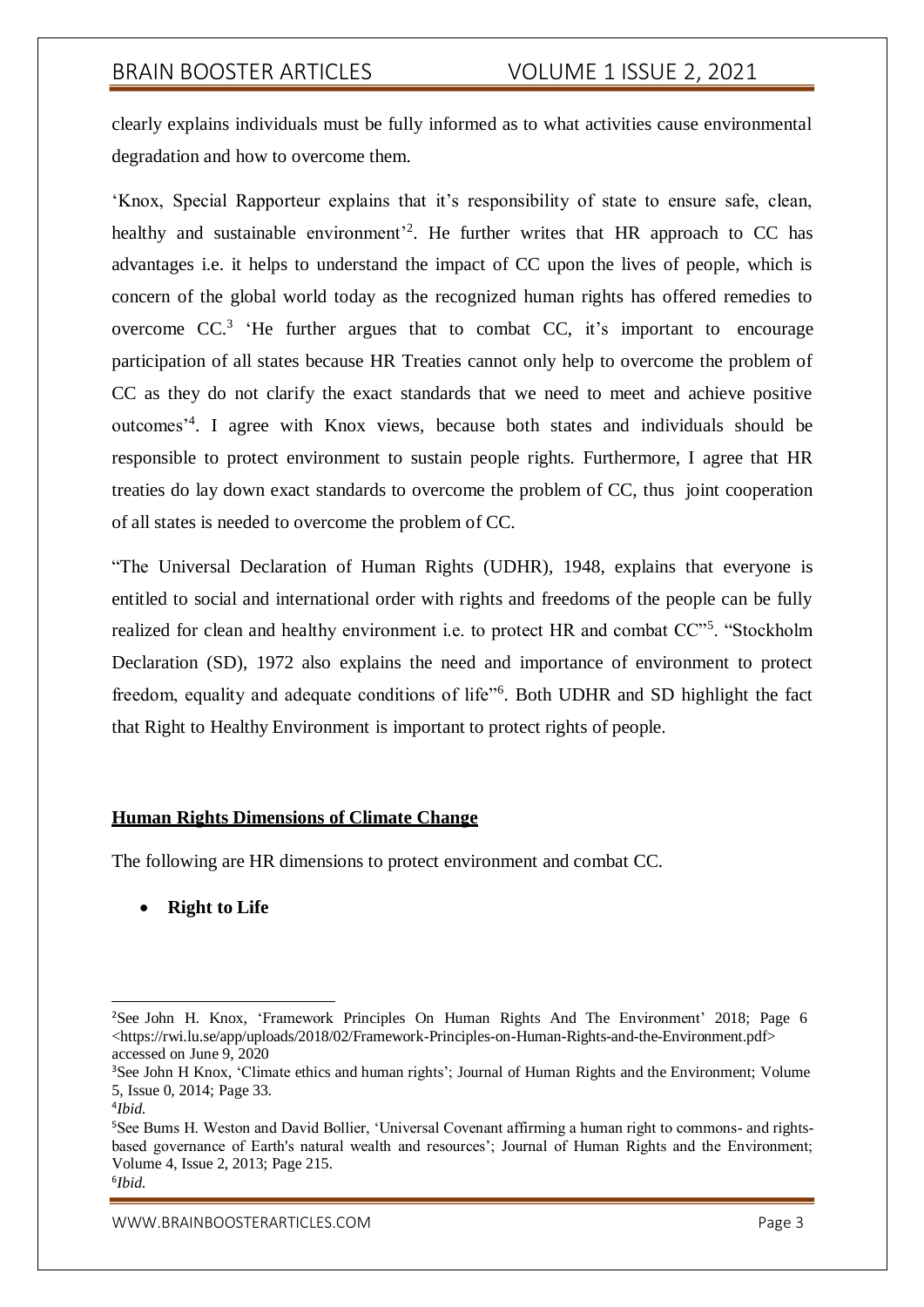Right to Life is explained under 'Article 3 of UDHR'<sup>7</sup> and 'Article  $6(1)$  of ICCPR'<sup>8</sup> and 'Article 6 of CRC'<sup>9</sup>. The United Nations HR Committee has interpreted Right to Life in-relation to environment in broad manner i.e. it imposes obligations upon the state parties to ensure right to life should inform relevant obligations under International Environment Law i.e. combat CC, Pollution, sustainable use of natural resources etc.<sup>10</sup>

'In Indian case of Subhash Kumar vs State of Biharand Ors, the court explained that right to life includes right to wholesome/healthy environment as per Article 21 of the Constitution of India.'<sup>11</sup>

## **Right to Adequate Standard of Living**

This right is explained under Article  $25$  (1) of UDHR.<sup>12</sup> It includes right to food, clothing, housing and medical care i.e. well-being of his and his family.<sup>13</sup> Similarly Article 11(1) of ICESCR explains this right.<sup>14</sup><sup>t</sup>UN Special Rapporteur on the Right to Food has explained state obligations to respect adequate access to food, to fulfil and implement measures required to for adequate access to food and increase its production and utilize resources sustainably i.e. to protect and promote food production'<sup>15</sup>. It can be argued under this right, that CC can affect the right to food in significant manner. Kumar and Gautam have analyzed that in India, food production has been tremendously been affected because of CC, the water availability considerably gets impacted as farmers are still dependent upon rains and constant

<sup>7</sup>See Article 3 of Universal Declaration of Human Rights; <https:/[/www.un.org/en/udhrbook/pdf/udhr\\_booklet\\_en\\_web.pdf>](http://www.un.org/en/udhrbook/pdf/udhr_booklet_en_web.pdf) accessed on June 9, 2020.

<sup>8</sup>See Article 6(1) of International Covenant of Civil and Political Rights; <https:/[/www.ohchr.org/Documents/ProfessionalInterest/ccpr.pdf>](http://www.ohchr.org/Documents/ProfessionalInterest/ccpr.pdf) accessed on June 10, 2020.

<sup>&</sup>lt;sup>9</sup>Article 6 of Convention of Rights of Child; Page 2 &3 <https:/[/www.ohchr.org/Documents/ProfessionalInterest/crc.pdf>](http://www.ohchr.org/Documents/ProfessionalInterest/crc.pdf) accessed on June 10, 2020.

<sup>&</sup>lt;sup>10</sup>See General comment No. 36 (2018) on article 6 of the International Covenant on Civil and Political Rights, on the right to life, (CCPR/C/GC/36); Page 14 and Page 15; <https://tbinternet.ohchr.org/Treaties/CCPR/Shared%20Documents/1\_Global/CCPR\_C\_GC\_36\_8785\_E.pdf> accessed on June 10, 2020.

<sup>&</sup>lt;sup>11</sup>See Subhash Kumar vs State of BiharAnd Orson 9 January, 1991; <https://indiankanoon.org/doc/1646284/> accessed on July 11, 2020.

 $12$ See Article 25(1) of Universal Declaration of Human Rights; <https:/[/www.un.org/en/udhrbook/pdf/udhr\\_booklet\\_en\\_web.pdf>](http://www.un.org/en/udhrbook/pdf/udhr_booklet_en_web.pdf) accessed on June 9, 2020. <sup>13</sup>*Ibid*.

<sup>&</sup>lt;sup>14</sup>See Article 11(1) of International Covenant on Economic, Social and Cultural Rights; Page 4 <https:/[/www.ohchr.org/Documents/ProfessionalInterest/cescr.pdf>](http://www.ohchr.org/Documents/ProfessionalInterest/cescr.pdf) accessed on June 10, 2020.

<sup>&</sup>lt;sup>15</sup>See Reportof Special Rapporteur on the right to food; <https:/[/www.ohchr.org/en/issues/food/pages/foodindex.aspx>](http://www.ohchr.org/en/issues/food/pages/foodindex.aspx) accessed on June 10, 2020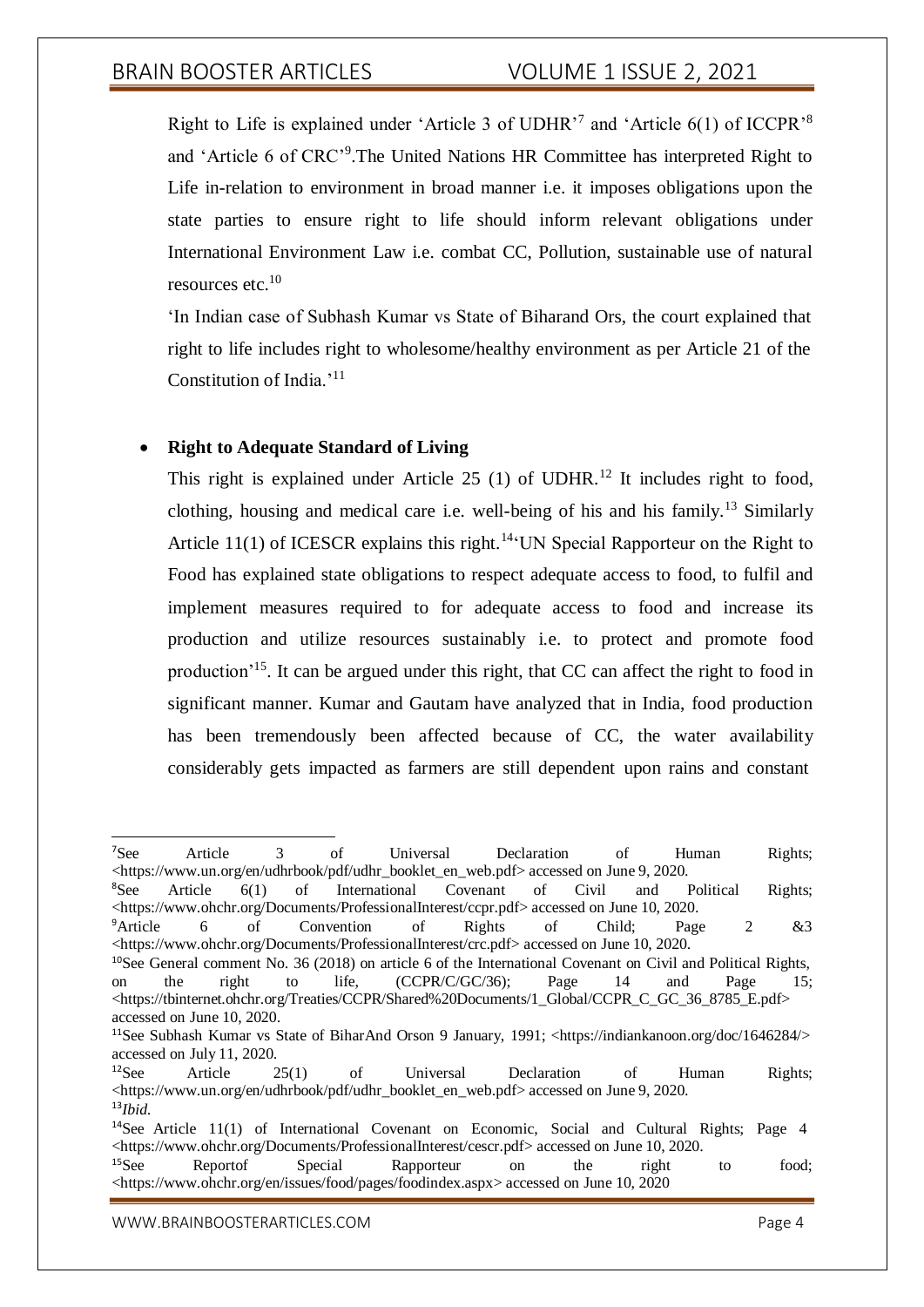depletion of Ground water levels.<sup>16</sup> Similarly, in UK, CC has tremendously impacted the food production as the Greenhouse Gas Emissions, changes in rainfall patterns that has led to changed crop patterns.<sup>17</sup> Thus it's important to combat CC and protect HR as it impacts the right to food and indirectly right to adequate standard of living.<sup>18</sup>

## **Right to Water**

This right is explained in Article 24 of CRC.<sup>19</sup> Similarly, Article 14(2)(h) of CEDAW explains right to water.<sup>20</sup> General Comment 15 explains that Right to water is independent right, because it protects right to adequate standard of living.<sup>21</sup>Westra argues that right to water is important not only for individuals but also to protect and support environment protection for sustainable use of international water courses and Law of Sea for protection of Marine environment.<sup>22</sup> She further argues that with globalization, there's been steady demand for electricity and dams are being built disrupting water courses and power plants are being built and emissions from them affect water quality.<sup>23</sup> Thus, globalization has led to change in Climate patterns that had disturbed agriculture and other activities as right to water had negative impacts.

In India, CC has led to negative impacts upon water due to urbanization, industrialization and economic development that has also disputed the rainfall patterns.<sup>24</sup> The writers thus suggest India's move to for groundwater storage, change

<sup>22</sup>See Laura Westra, 'Climate change and the human right to water'; Journal of Human Rights and the Environment, Volume 1, Issue 2, September 2010; Page 162, 163.

<sup>&</sup>lt;sup>16</sup>See Rohitashw Kumar and Harender Raj Gautam, 'Climate Change and its Impact on Agricultural Productivity in India'; Journal ofClimatology & Weather Forecasting; Volume 2, Issue 1, 2014; Page 2  $\langle$ https:/[/www.longdom.org/open-access/climate-change-and-its-impact-on-agricultural-productivity-in-india-](http://www.longdom.org/open-access/climate-change-and-its-impact-on-agricultural-productivity-in-india-)2332-2594.1000109.pdf> accessed on June 10, 2020.

<sup>&</sup>lt;sup>17</sup>See Report of United Kingdom Parliamentary Office of Science and Technology, Climate Change and Agriculture; Number 600, May 2019; Page 2 & Page 3; <https://post.parliament.uk/research-briefings/post-pn-0600/> ; accessed on June 10, 2020.

<sup>18</sup>See The Hon John Von Doussa QC, Allison Corkery&Renee Chartres; 'Human Rights and Climate Change'; Australian International Law Journal; Volume 14, Issue 1, 2007; Page 165.

<sup>&</sup>lt;sup>19</sup>See Article 24 of Convention of Rights of Child; Page 7; <https:/[/www.ohchr.org/Documents/ProfessionalInterest/crc.pdf>](http://www.ohchr.org/Documents/ProfessionalInterest/crc.pdf) accessed on June 10, 2020.

<sup>&</sup>lt;sup>20</sup>See Article 14(2)(h) of Convention on the Elimination of All Forms of Discrimination against Women; Page 5 and Page 6 <https:/[/www.ohchr.org/documents/professionalinterest/cedaw.pdf>](http://www.ohchr.org/documents/professionalinterest/cedaw.pdf) accessed on June 10, 2020.

<sup>&</sup>lt;sup>21</sup>See General Comment No. 15: The Right to Water (Arts. 11 and 12 of the Covenant); Page 1 <https:/[/www.refworld.org/pdfid/4538838d11.pdf>](http://www.refworld.org/pdfid/4538838d11.pdf) accessed on June 10, 2020.

<sup>23</sup>*Ibid*, at Page 175, 176.

<sup>&</sup>lt;sup>24</sup>SeeR. K. Mall, Akhilesh Gupta, Ranjeet Singh, R. S. Singh and L. S. Rathore, 'Water resources and climate change: An Indian perspective'; Current Science, Volume 19, Number 12, 25 June 2006; Page 1  $\lt$ https:/[/www.researchgate.net/publication/235916232\\_Water\\_resources\\_and\\_climate\\_change\\_An\\_Indian\\_pers](http://www.researchgate.net/publication/235916232_Water_resources_and_climate_change_An_Indian_pers) pective/link/0fcfd5141e11b19205000000/download> accessed on June 10, 2020.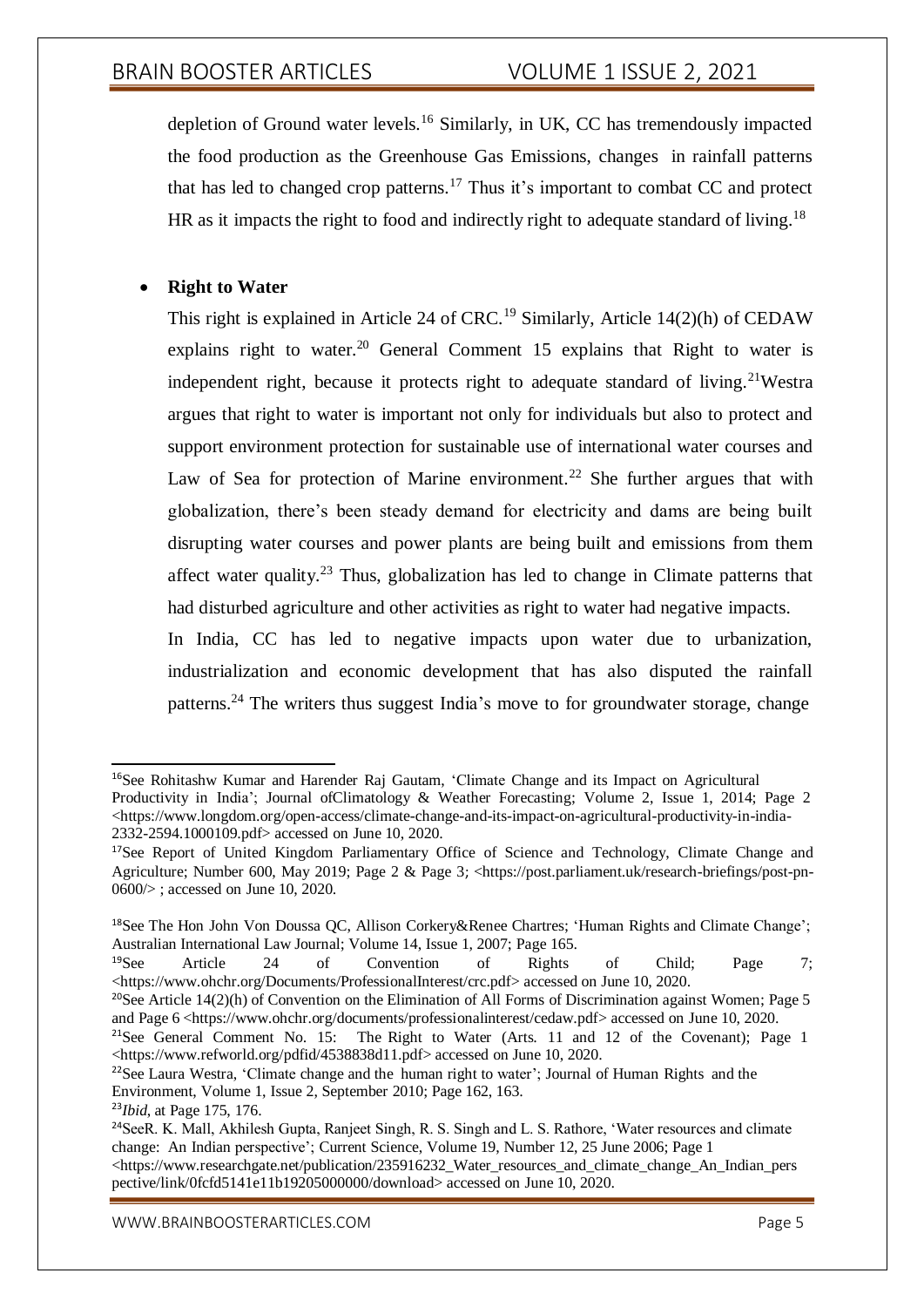agriculture patterns.<sup>25</sup> In the case of UK, it's been argued that CC will lead to change in rainfall patterns, increase in evaporation of water from rivers and lakes due to increasing global temperatures.<sup>26</sup> Thus, the writers suggest to find ways to reduce emissions, decision-makers to plan legislations to overcome dire consequences.<sup>27</sup> I agree to the writers views regarding the respective countries because the East and West will have to adopt strategies in accordance to needs and circumstances within the respective states.

## **Right to Health**

Article 25(1) of UDHR explains right to health.<sup>28</sup> Similarly, "Article 12(1) of ICESCR explains the right of everyone to the enjoyment of the highest standard of physical and mental health<sup>"29</sup>. Article 24 of CRC explains Right to Health.<sup>30</sup> And CEDAW Article 12 explains Right to Health.<sup>31</sup>

In India, it's been realized that the continuous change in Climate Patterns has led to increase in diseases such as malaria, dengue, yellow fever, cholera, and chikungunya as pollution levels continue to rise.<sup>32</sup>  $\cdot$ It has been realized that there is need to adopt environmental monitoring and surveillance systems for people of India.'<sup>33</sup> This means that India needs to build infrastructure and need to develop strategies to curb pollution

<sup>25</sup>*Ibid*.

<sup>26</sup>See Glenn Watts, Richard W. Battarbee, John P. Bloomfield, Jill Crossman, Andre Daccache, Isabelle Durance, J. Alex Elliott, Grace Garner,Jamie Hannaford, David M. Hannah, Tim Hess, Christopher R. Jackson, Alison L. Kay, Martin Kernan,Jerry Knox, Jonathan Mackay,Don T. Monteith, Steve J. Ormerod, Jemima Rance, Marianne E. Stuart, Andrew J. Wade, Steven D. Wade, Keith Weatherhead, Paul G. Whitehead, Robert L. Wilby, 'Climate change and waterin the UK – past changesand future prospects'; Sage Publications; Page 7; <https://journals.sagepub.com/doi/pdf/10.1177/0309133314542957> accessed on June 10, 2020. <sup>27</sup>*Ibid*, at Page 17, 18.

<sup>&</sup>lt;sup>28</sup>See Article 25 of Universal Declaration of Human Rights; <https:/[/www.ohchr.org/en/udhr/documents/udhr\\_translations/eng.pdf>](http://www.ohchr.org/en/udhr/documents/udhr_translations/eng.pdf) accessed on June 10, 2020.

<sup>&</sup>lt;sup>29</sup>See Article 12(1) of International Covenant of Economic, Social and Cultural Rights; Page 4 <https:/[/www.ohchr.org/Documents/ProfessionalInterest/cescr.pdf>](http://www.ohchr.org/Documents/ProfessionalInterest/cescr.pdf) accessed on June 10, 2020.

<sup>&</sup>lt;sup>30</sup>See Article 24 of Convention of Rights of Child; Page 8 <https://downloads.unicef.org.uk/wpcontent/uploads/2010/05/UNCRC\_united\_nations\_convention\_on\_the\_rights\_of\_the\_child.pdf> accessed on June 10, 2020.

<sup>&</sup>lt;sup>31</sup>See Article 12 of Convention on the Elimination of All Forms of Discrimination against Women; Page 5 <https:/[/www.ohchr.org/documents/professionalinterest/cedaw.pdf>](http://www.ohchr.org/documents/professionalinterest/cedaw.pdf) accessed on June 10, 2020.

<sup>32</sup>See Kathleen F. Bush, George Luber, S. Rani Kotha, R.S. Dhaliwal, Vikas Kapil, Mercedes Pascual, Daniel G. Brown, Howard Frumkin, R.C. Dhiman, Jeremy Hess, Mark L. Wilson, Kalpana Balakrishnan, Joseph Eisenberg, Tanvir Kaur, Richard Rood, Stuart Batterman, Aley Joseph, Carina J. Gronlund, Arun Agrawal, and Howard Hu, 'Impacts of Climate Change on Public Health in India: Future Research Directions'; Environmental Health Perspectives,Volume 119,Number 6, June 2011; Page 765 <https:/[/www.researchgate.net/publication/49790928\\_Impacts\\_of\\_Climate\\_Change\\_on\\_Public\\_Health\\_in\\_India](http://www.researchgate.net/publication/49790928_Impacts_of_Climate_Change_on_Public_Health_in_India) \_Future\_Research\_Directions> accessed on June 10, 2020. <sup>33</sup>*Ibid*, at page 768.

[WWW.BRAINBOOSTERARTICLES.COM](http://www.brainboosterarticles.com/) **Page 6**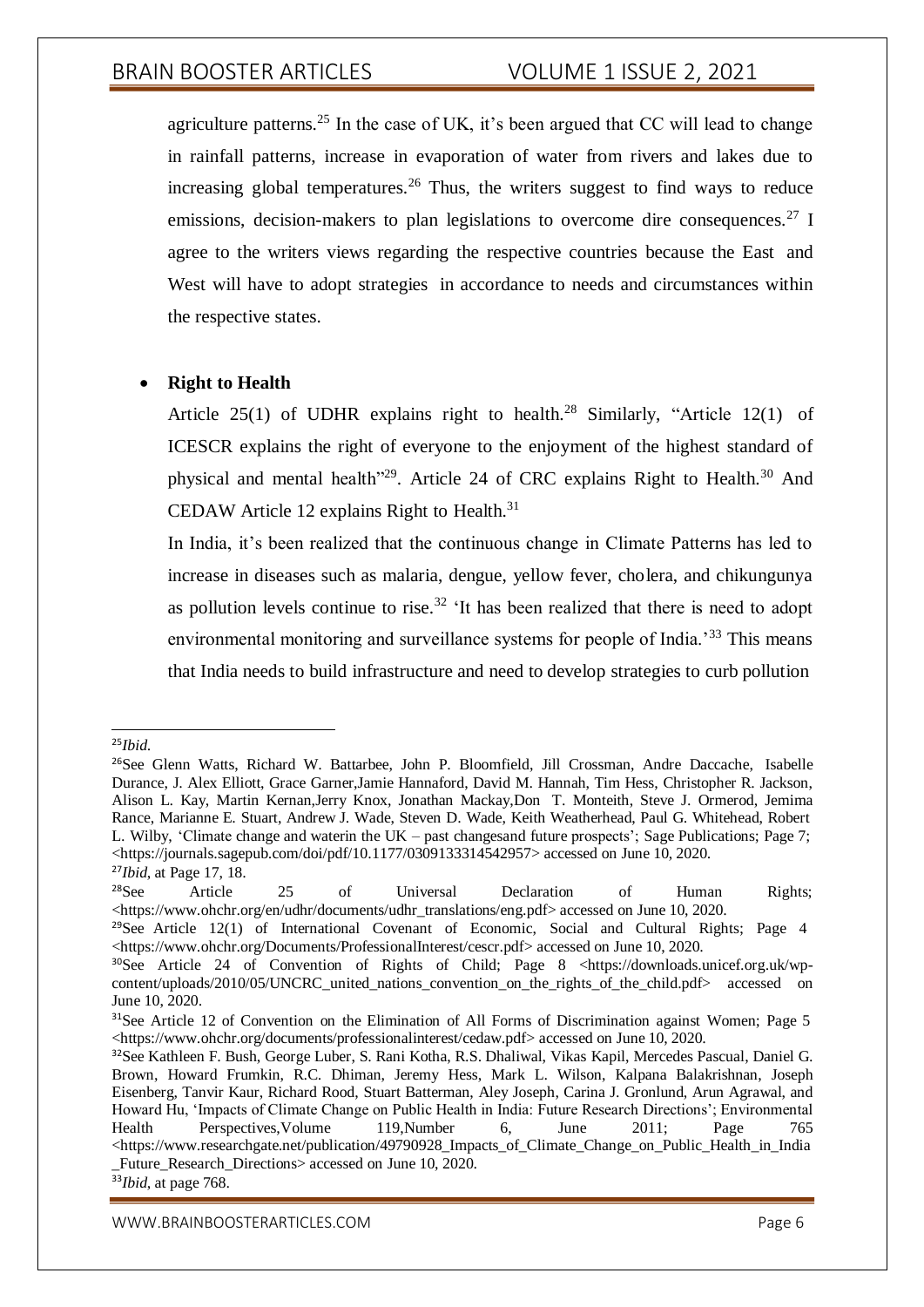levels because the changing climate patterns will lead to widespread of diseases like asthma, cholera, malaria, tuberculosis.<sup>34</sup>

In UK, with the adverse impacts of CC, campaigns took place, for example the unleaded petrol campaign in UK that was driven because of the adverse impacts caused by lead.<sup>35</sup> Thus, it's important to learn that it was possible because of PP and people have realized the impacts that were going to be on their health. UK has adopted methods to access the impact of CC upon health. The early effects are assessed on the basis of impacts upon health risk i.e. illness caused due to change in climate patterns.<sup>36</sup> Similarly, 'UK also assesses the CC impacts by checking agriculture production, increase and decrease of population, urbanization and trade<sup>37</sup>. Thus, India should also follow UK pattern and should assess the CC patterns on the basis of these impacts.

### **Rights of Indigenous Peoples**

"Article 29 of the Declaration of Rights of Indigenous People explains the right to conservation and protection of the environment and the productive capacity of their lands or territories and resources<sup>"38</sup>. "Article 29 imposes obligation upon states for conservation and protection of the indigenous people resources and also to establish and implement assistance programmes."<sup>39</sup>Westra argues that Indigenous People's right to water needs to be protected because they are the ones who are dependent upon rivers, streams and lakes.<sup>40</sup> Thus, when CC takes place it impacts the maximum upon Indigenous People. Lee argues the fact that over a passage of time, links have developed between Rights of Indigenous People and Environment.<sup>41</sup> 'Principle 22 of Rio Declaration on Environment and Development supports the fact that Indigenous

<sup>34</sup>*Ibid*.

<sup>&</sup>lt;sup>35</sup>See Report of Health Effects of Climate Change in the UK, Page 52; <https:/[/www.climatenorthernireland.org.uk/cmsfiles/resources/files/Health-Efffects-of-Climate-Change-in-the-](http://www.climatenorthernireland.org.uk/cmsfiles/resources/files/Health-Efffects-of-Climate-Change-in-the-)UK Department-of-Health.pdf> accessed on June 10, 2020.

<sup>36</sup>*Ibid*, at Page 58.

<sup>37</sup>*Ibid*.

<sup>38</sup>See Article 29 of United Nations Declaration on the Rights of Indigenous Peoples, Page 21; <https:/[/www.un.org/development/desa/indigenouspeoples/wp-](http://www.un.org/development/desa/indigenouspeoples/wp-)

content/uploads/sites/19/2018/11/UNDRIP\_E\_web.pdf> accessed on June 10, 2020.

<sup>39</sup>*Ibid*.

<sup>40</sup>See Laura Westra, 'Climate change and the human right to water'; Journal of Human Rights and the Environment, Volume 1, Issue 2, September 2010; Page 172.

<sup>&</sup>lt;sup>41</sup>See John Lee, 'The Underlying Legal Theory to Support a Well-Defined Human Right to a Healthy Environment as a Principle of Customary International Law'; Columbia Journal of Environmental Law; Volume 25, Issue 283, 2000; Page 328.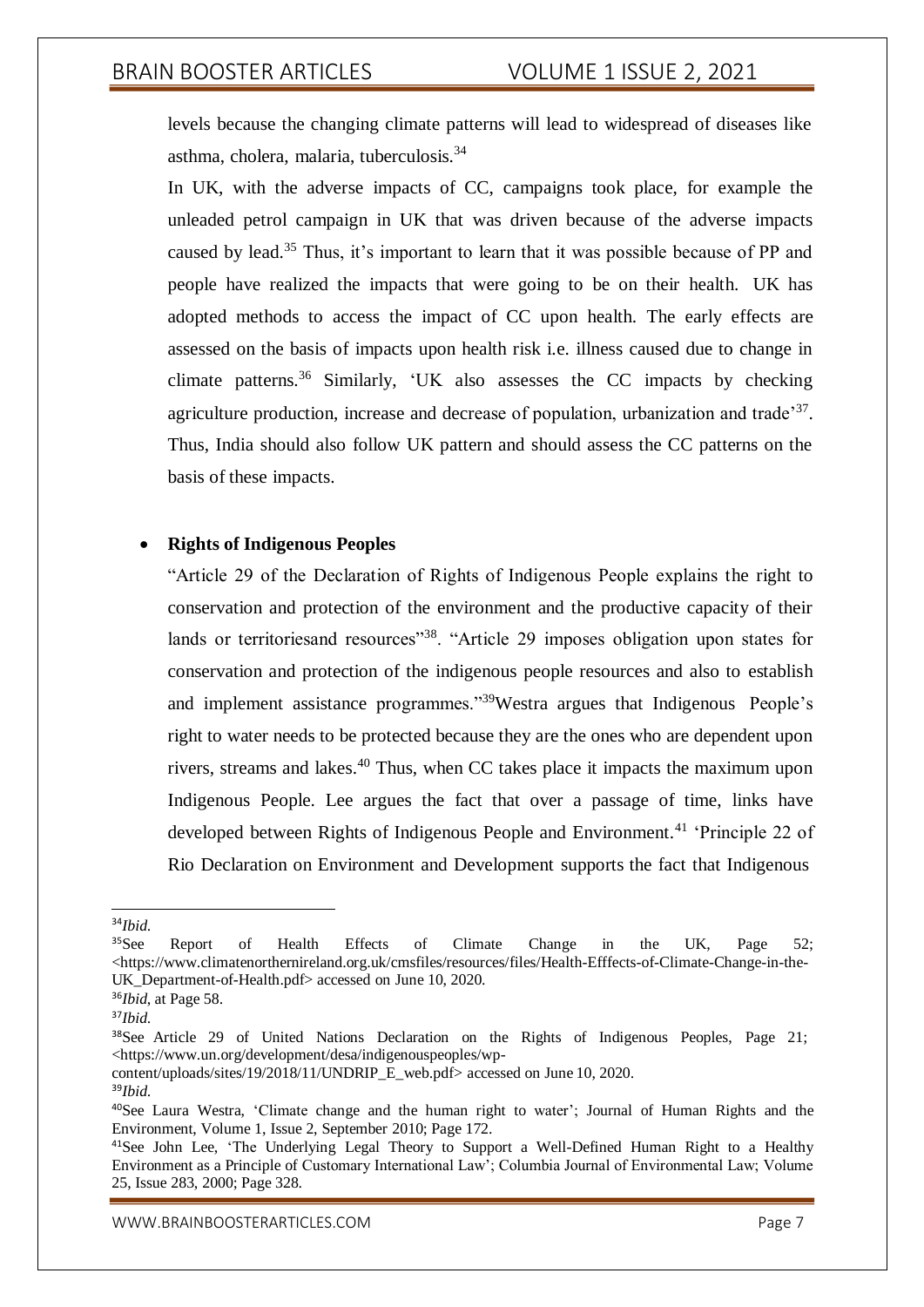communities have played a vital role in protecting environment and development because of the traditional practices followed by this community and it imposes obligation upon states to recognize their rights as they promote sustainable development.<sup> $342$ </sup> Article 8(j) of the Convention of Biological Diversity, 1992 explains that states should protect the practices of Indigenous Communities as they have played an important role in conservation and sustainable use of natural resources.<sup>43</sup> Indigenous communities protect forests in India. Panda writes that in order to protect the Rights of Indigenous People, the Government of India had enacted Forest Rights Act, 2006, to protect forests, thereby to protect forests and combat CC.<sup>44</sup> It's been realized that indigenous people not only conserve forests but also help to combat CC. 'In UK, People's March for Climate Justice and Jobs in London, a bloc made up of Indigenous people and people descended from communities from the global south'<sup>45</sup>

### **Inclusion of HR in-relation to CC in State Constitutions**

When states realize the importance of HR dimensions to combat CC, legal provisions are made by them in respective constitution. This means states have recognized HR provisions in-relation to environment to combat CC. But this recognition is not uniform as different states have different legal provisions. 'Lewis explains that provisions of the Constitution of respective states differ in terms of judicial interpretation and legal enforcement.'<sup>46</sup> 'The enforceability of Constitutional Rights differs according to domestic structures and legal traditions of each country.'<sup>47</sup>It'sexplained that Constitution Provisions and State Enforcement play an important role in building jurisprudence around this subject.<sup>48</sup> At international level i.e. courts of many states have tried to engage in to protect HR to promote human dignity

<sup>&</sup>lt;sup>42</sup>See Principle 22 of Report of The United Nations Conference on Environment and Development; Page 4;  $\langle$ https:/[/www.un.org/en/development/desa/population/migration/generalassembly/docs/globalcompact/A\\_CON](http://www.un.org/en/development/desa/population/migration/generalassembly/docs/globalcompact/A_CON) F.151\_26\_Vol.I\_Declaration.pdf> accessed on June 11, 2020.

<sup>43</sup>See Article 8(j) of Conventionon Biological Diversity; Page 6; <https:/[/www.cbd.int/doc/legal/cbd-en.pdf>](http://www.cbd.int/doc/legal/cbd-en.pdf) accessed on June 11, 2020.

<sup>44</sup>See Report by Ranjan K Panda, "Tribal rights over forests essential to combat climate change"; July 29, 2019<https://indiaclimatedialogue.net/2019/07/29/tribal-rights-over-forests-essential-to-combat-climatechange/> accessed on June 10, 2020.

<sup>45</sup>See Open Democracy, 'Open letter to organizers of the People's Climate March'; December 10, 2015. <sup>46</sup>See Bridget Lewis, 'Environmental Human Rights and Climate Change; Current Status and Future Prospects'; Springer; 2018; Page 49. <https://link-springer-com.libproxy.ncl.ac.uk/content/pdf/10.1007%2F978-981-13-1960-0.pdf> accessed on June 12, 2020

<sup>47</sup>*Ibid*; at Page 49 & Page 50.

<sup>&</sup>lt;sup>48</sup>See Erin Daly and James R May, 'Bridging constitutional dignity and environmental rights jurisprudence'; Journal of Human Rights and the Environment; Volume 7, Issue 2, 2016; page 218.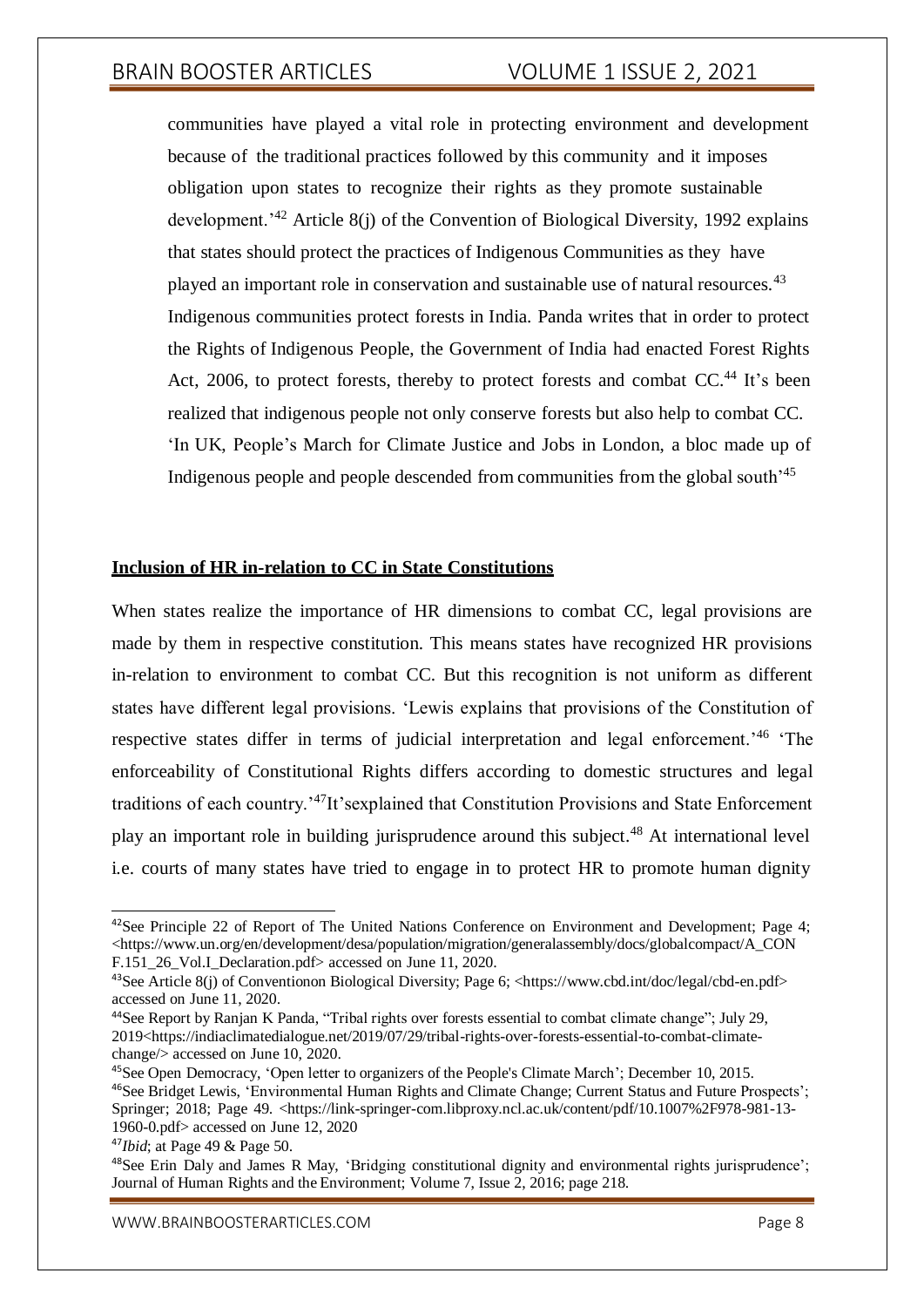than to constitutionalize rights for quality environment.<sup>49</sup> I agree to this view as at international level HR are recognized as independent rights whereas Right to Healthy Environment i.e. to protect HR and combat CC is not internationally recognized right. Genest and Paquerotexplains that importance of HR in-relation to environment has been understood because of political conflicts and political space undergoing transformation.<sup>50</sup> The writers say that from international perspective, states have included HR provisions in their Constitution and linked them to environment, that are today of prime importance.<sup>51</sup>I agree to this because of political developments HR in-relation to environment provisions have been included in state constitution because it has been realized that overlapping between two has led to combat CC. Article 28 of the UDHR is an evidence on the basis of which states have incorporated HR provisions, in their Constitution.<sup>52</sup>

'Gellers argues that inclusion of Environmental Law provisions in State Constitution helps to boost international relations among states that leads to overall holistic global development as state consent is important for efficient functioning of international relations'<sup>53</sup>.I agree with this view because inclusion of HR in-relation to Environment provisions in State Constitutions, leads to legal claim upon states to protect environment and combat CC and this helps to maintain international relations as states enter into multilateral agreement to combat CC. For example, developed nations possess solar panel technology, thus developing nations can benefit from developed nations to combat CC.

### **States Duty to Protect HR to Good Environment**

It's the duty of states to protect environment in order to prevent infringement of rights of people as CC interferes with HR as explained above.<sup>54</sup> The Stockholm Declaration on Human Environment, 1972 highlights that man has right to quality environment and responsibility to protect it and the states have responsibilities to protect environment,

<sup>52</sup>See Article 28 of Universal Declaration of Human Rights; <https:/[/www.ohchr.org/en/udhr/documents/udhr\\_translations/eng.pdf>](http://www.ohchr.org/en/udhr/documents/udhr_translations/eng.pdf) assessed on April 8, 2020. <sup>53</sup>See Joshua C Gellers, 'Explaining the emergence of constitutional environmental rights: a global quantitative

<sup>49</sup>*Ibid*, at Page 220.

<sup>&</sup>lt;sup>50</sup>See Gabriel Blouin Genest and Sylvie Paquerot, 'Environmental human rights as a battlefield: a grammar of political confrontation'; Journal of Human Rights and the Environment; Volume 7, Issue 1; 2016; page 132. <sup>51</sup>*Ibid*; at Page 135.

analysis'; Journal of Human Rights and the Environment, Volume 6, Issue 1, 2015; Page 75.

<sup>54</sup>See Bridget Lewis, 'Environmental Human Rights and Climate Change; Current Status and Future Prospects'; Springer; 2018; Page 173. <https://link-springer-com.libproxy.ncl.ac.uk/content/pdf/10.1007%2F978-981-13- 1960-0.pdf> accessed on June 9, 2020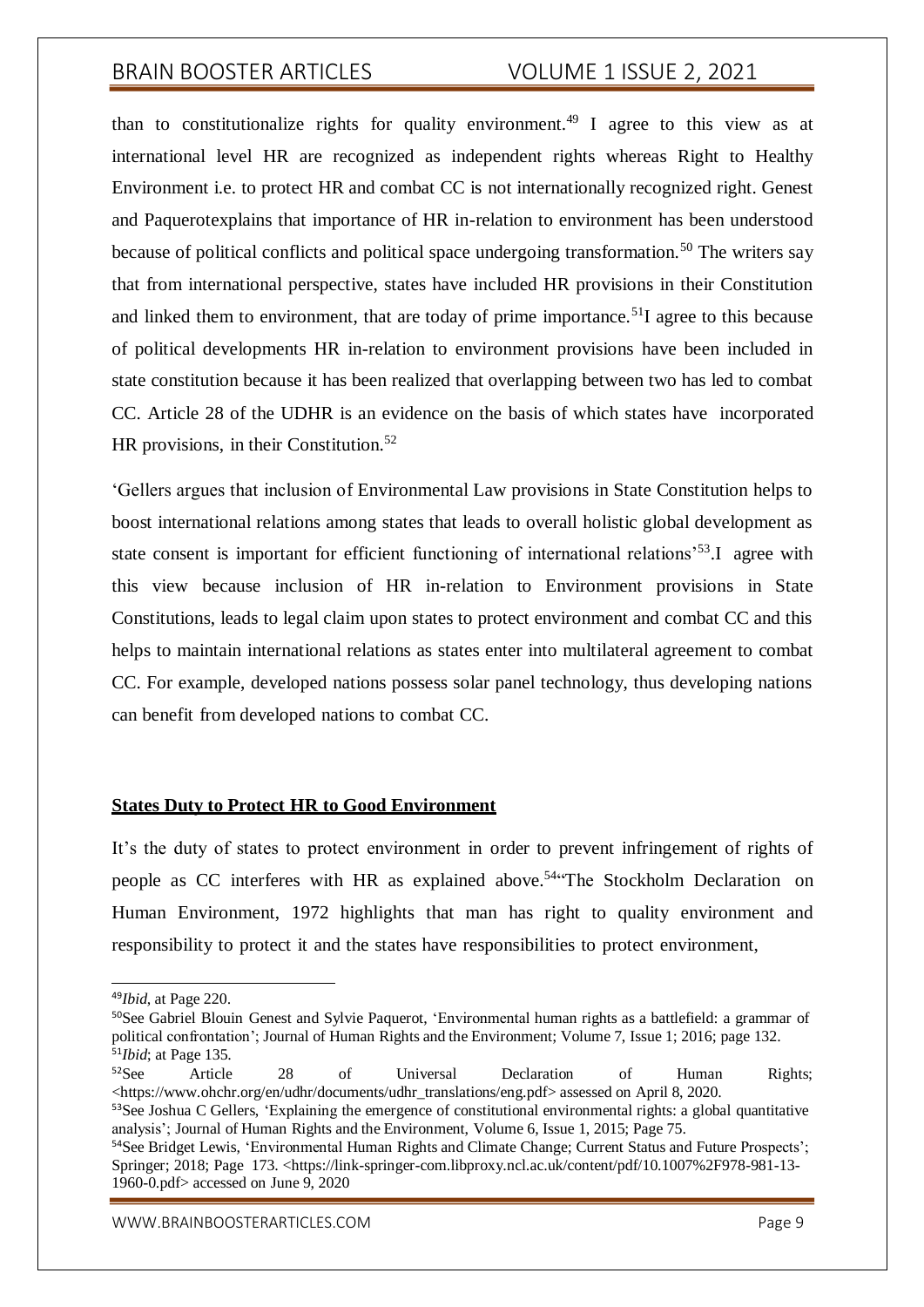different for both developed and developing countries<sup>55</sup>. Similarly, "Aarhus Convention (AC) indirectly explains right to good environment in-relation to HR as the principles of both Stockholm and Rio Declarations have been adopted in (AC) and this convention encourages (PP), access to justice and access to information regarding environment"<sup>56</sup>.

As explained above under environmental dimensions, it's evident that right to good environment includes right to protect health, right to adequate standard of living, right to life etc. Lewis says that these rights must be protected for HR concerns and to check that they should not lead to  $CC<sub>0</sub>$ <sup>57</sup> On the other hand, Boyle argues why should environment protection be treated as HR issue to combat CC.<sup>58</sup> Boyle accepts the views of Lewis about environmental dimensions of HR.<sup>59</sup> In fact, UNHRC Resolution 2005/60 has recognized link between HR, environment protection and sustainable development.<sup>60</sup> The key aim to link HR and environment is to curb CC impact at global level. UNHRC (2009) also supports same view.<sup>61</sup> Boyle further argues that CC has implications upon HR, to what extent are these qualified for HR violations?<sup>62</sup>Furthermore, HR violation litigation does not specify specific ground for CC and upon whom the liability will lie upon.<sup>63</sup>There's need for legal rules and regulationsfor how much exploitation of natural resources must take place what developments must be carried out, rules and regulations for developing and developed countries, tackle transboundary harm should be understood. Boyle explains that if there's no law, but however if activities in one state impacts upon the life of people in other state, then

<sup>55</sup>See Declaration of the United Nations Conference on the Human Environment, 1972; <https:/[/www.soas.ac.uk/cedep-demos/000\\_P514\\_IEL\\_K3736-](http://www.soas.ac.uk/cedep-demos/000_P514_IEL_K3736-)

Demo/treaties/media/1972%20Stockholm%201972%20-

<sup>%20</sup>Declaration%20of%20the%20United%20Nations%20Conference%20on%20the%20Human%20Environme nt%20-%20UNEP.pdf> accessed on June 12, 2020.

<sup>56</sup>See Convention on Access To Information, Public Participation In Decision-Making And Access To Justice In Environmental Matters; <https:/[/www.unece.org/fileadmin/DAM/env/pp/documents/cep43e.pdf>](http://www.unece.org/fileadmin/DAM/env/pp/documents/cep43e.pdf) accessed on June 12, 2020.

<sup>&</sup>lt;sup>57</sup>See Bridget Lewis, 'Environmental Human Rights and Climate Change; Current Status and Future Prospects'; Page 63; <https://link-springer-com.libproxy.ncl.ac.uk/content/pdf/10.1007%2F978-981-13-1960-0.pdf> accessed on June 12, 2020

<sup>58</sup>See Alan Boyle, 'Human Rights and the Environment: Where Next?'; European Journal of International Law; Volume 23, Issue 3; 2012; page 613.

<sup>59</sup>*Ibid.*

<sup>60</sup>See Human Rights Resolution 2005/60; <https:/[/www.refworld.org/docid/45377c759.html>](http://www.refworld.org/docid/45377c759.html) accessed on June 12, 2020.

 $61$ See Resolution  $10/4$ , Human rights and climate change" <https://ap.ohchr.org/documents/E/HRC/resolutions/A\_HRC\_RES\_10\_4.pdf> accessed on June 12, 2020.  $62$ See Alan Boyle; Human Rights and the Environment: Where Next?'; European Journal of International Law;

Volume 23, Issue 3; 2012; page 618.

<sup>63</sup>*Ibid.*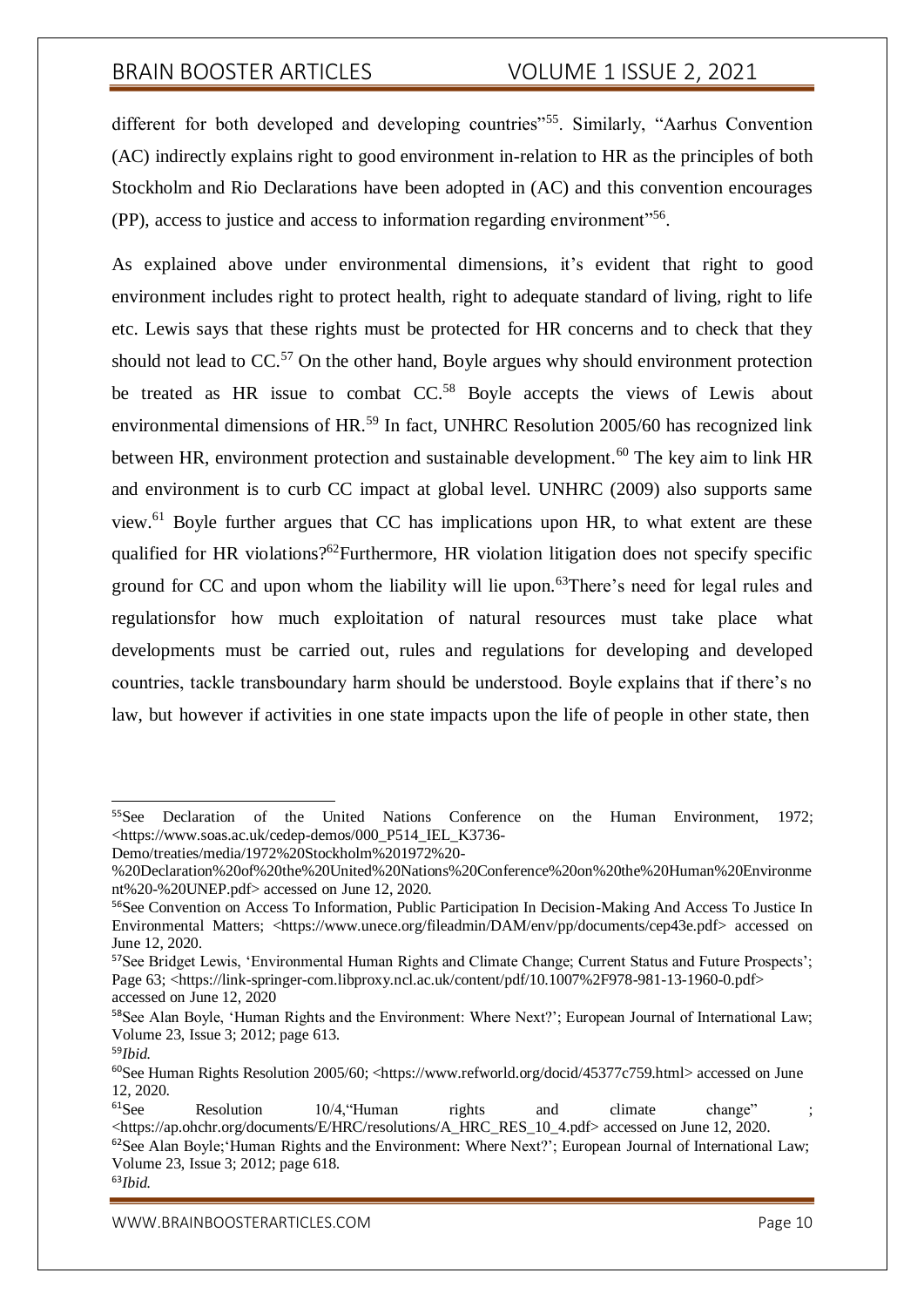this issue should be addressed.<sup>64</sup> He also argues that "people of a state should have access to information, there shall be scope of PP in decision making and people shall have access to justice without any discrimination irrespective of citizenship status."<sup>65</sup>Broad discussion of state duties will be explained in Chapter-3.

On the other hand, I'll discuss the challenges and solutions to challengesi.e. future aspects i.e. to combat CC and protect HR faced by statesunder International Law in further chapters.

### **Conclusion**

In this chapter, I have given an overview of HR in-relation CC. I have discussed HR Dimensions to CC. We learnt environmental rights recognized by states i.e. states have realized importance of HR to combat CC and protect environment. Furthermore, I have discussed HR to Good Environment under International Law though in detail it will be discussed in the next chapter. We will also learn in subsequent chapters about challenges and solutions to overcome the challenges, and if there is need for new Right for Environment and why Right to Good/Healthy Environment should be recognized as an independent right and how it's recognition as independent right will gather attention of the world i.e. concern of state to protect environmental rights of people.

<sup>64</sup>See Alan Boyle;'Human Rights and the Environment: Where Next?'; European Journal of International Law; Volume 23, Issue 3; 2012;page 634. <sup>65</sup>*ibid*; at page 639.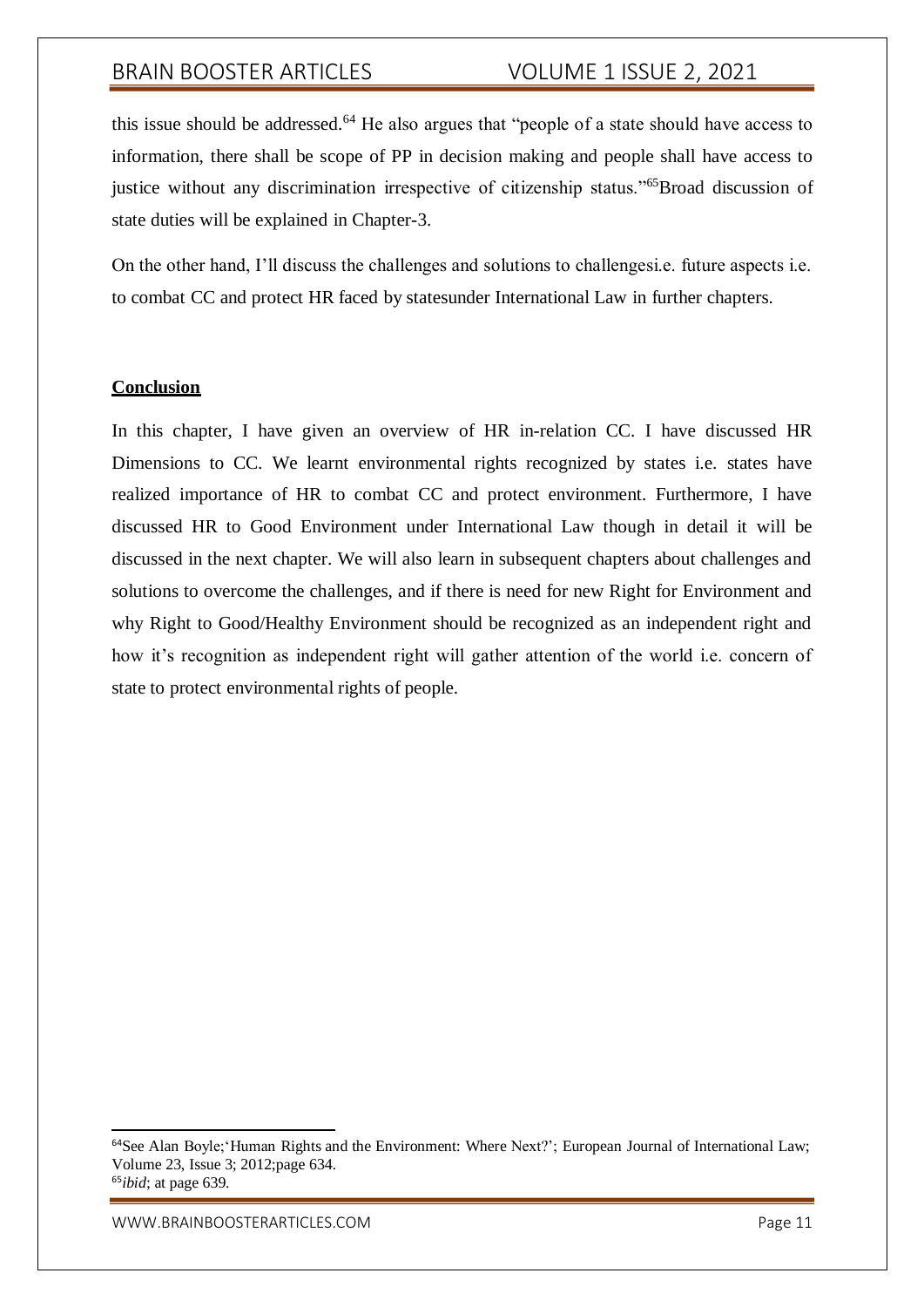### **The Human Right for Good Environment under International Law**

#### **Chapter-2**

In this chapter, I'll discuss Human Right (HR) important for Right to Good/Healthy Environment under International Law to combat Climate Change (CC). By Good/Healthy Environment, I mean that Right to Life, Right to Adequate Standard of Living, Right to Water, Right to Health as discussed in Chapter-1 must be protected as these rights are important for the people. Similarly, the importance to protect environment to safeguard rights of the people is realized by states is evidenced from the fact that inclusion of HR provisions in-relation to environment is made in State Constitutions as explained in Chapter-1. When inclusion of HR provisions in-relation to environment to combat CC is made in State Constitutions, then International Instruments are signed by states to protect and HR inrelation to environment to combat CC, encourage CC Litigation, practice environmental regulation techniques to combat CC, encourage sustainable development. Thus, in this chapter I'll answer the question **"To what extent International Law protects the Right to Healthy/Good Environment?"**

### **International Instruments**

International Instruments are prepared at the global level by where states work together and at last, they are ratified by states to implement at municipal level and they are not binding. For example, Stockholm Declaration is the most important form of treaty where it was agreed by states need for both common objectives and principles to preserve and enhance human environment.<sup>66</sup>

India is a party to many international instruments. Rajamani writes, India is a party to United Nations Framework on Climate Change (UNFCCC) and argued these instruments did not contain Greenhouse Gas Mitigation mechanisms for developing countries.<sup>67</sup> It's pertinent to mention India's stand to become party to international instruments to support to global move to combat CC. 'India has argued that decisions of Conference of Parties are binding upon

Demo/treaties/media/1972%20Stockholm%201972%20-

<sup>66</sup>See 'Declaration of the United Nations Conference on the Human Environment, 1972' <https:/[/www.soas.ac.uk/cedep-demos/000\\_P514\\_IEL\\_K3736-](http://www.soas.ac.uk/cedep-demos/000_P514_IEL_K3736-)

<sup>%20</sup>Declaration%20of%20the%20United%20Nations%20Conference%20on%20the%20Human%20Environme nt%20-%20UNEP.pdf> accessed on June 11, 2020.

<sup>67</sup>See Lavanya Rajamani, 'India's approach to international law in the climate change regime'; Indian Journal of International Law; Volume 57, Issue 1, 2017; Page 2.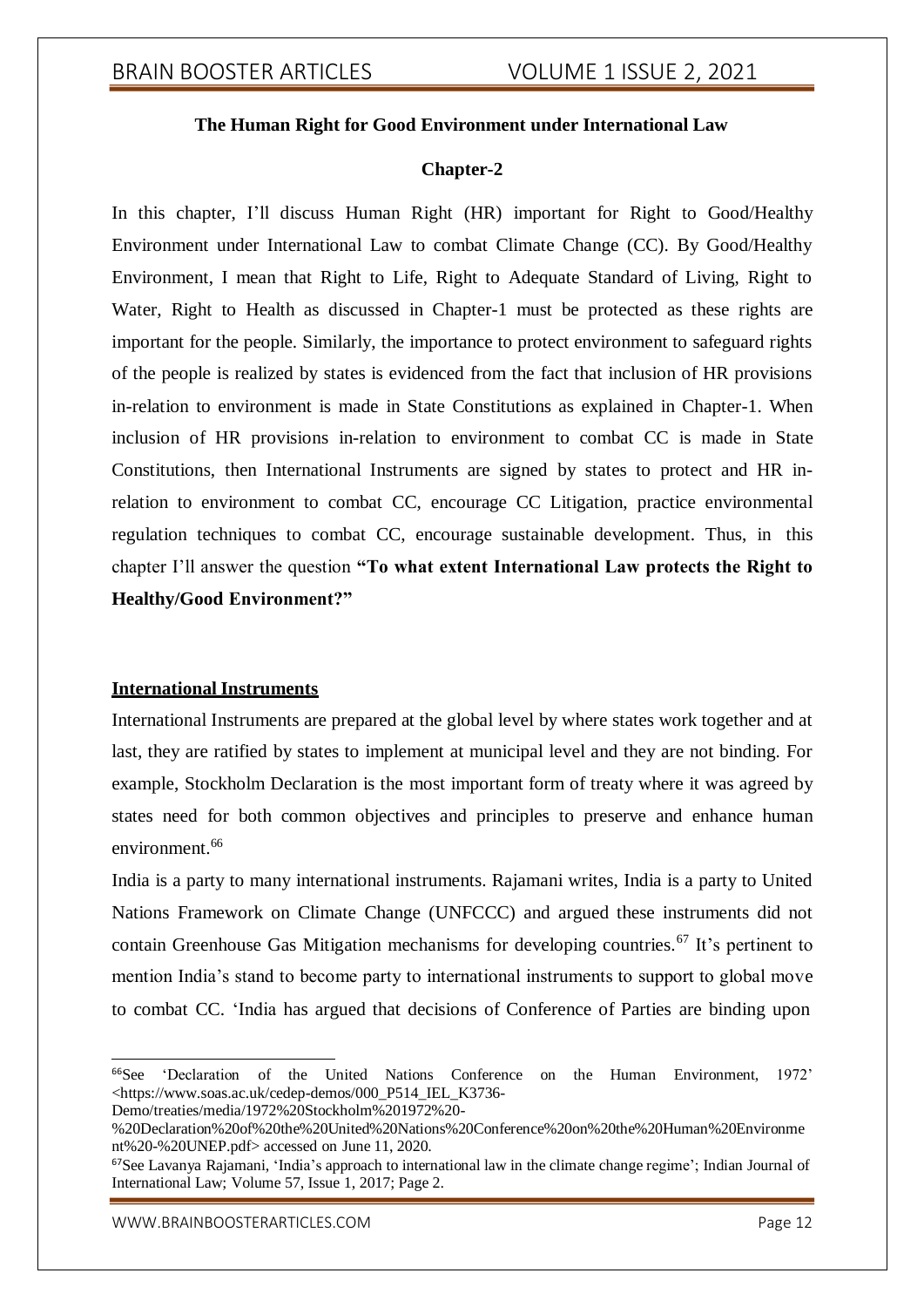parties and it's important to learn that UNFCCC and Kyoto Protocol authorize COP to develop it as an independent legal regime<sup>,68</sup>. After Stockholm Conference, 1972 India brought 42nd Amendment and incorporated Article 48A where states are under active obligation to protect environment i.e. duty of every citizen to protect forests, rivers, lakes, wildlife.<sup>69</sup> On the other hand, India had ratified Paris Agreement on CC on October 2, 2016.<sup>70</sup> In Paris Agreement, India suggested, the concept of Climate Justice and encourage sustainable pattern of production and consumption to combat CC, and this was made part of Paris Agreement.<sup>71</sup> In regards to the agreement the country has promised to reduce carbon emissions around 3 billion tones and increase forest cover.<sup>72</sup>

In the case of UK, Muizon and Glachant write that the implementation of UK Climate Change Levy Agreements in-relation to both International and Regional Agreements i.e. European Union and energy tax imposed by the UK Government.<sup>73</sup> The government has realized that it is important to protect and preserve environment and this is further promoted by tax rebates and trading emission scheme for corporate sector to encourage maximum participation.<sup>74</sup> On the other hand, Ruddie argues the fact that significance of Aarhus Convention  $(AC)$  on England continues to emerge from the date of ratification.<sup>75</sup>Ruddie further argues the fact that since the ratification of the convention, Public Participation (PP) has been encouraged in order to protect the Environment and access to justice has become easy.<sup>76</sup> All this explains the fact that by becoming a party to multilateral agreements, U.K. has achieved a lot by international treaties.

<sup>73</sup>See Gildas de Muizon and Matthieu Glachant, 'The UK Climate Change Levy Agreements:Combining negotiated agreements with tax and emission trading';Edward Elgar, forthcoming 2003; Page 13 <https:/[/www.researchgate.net/publication/265098319\\_The\\_UK\\_Climate\\_Change\\_Levy\\_Agreements\\_Combini](http://www.researchgate.net/publication/265098319_The_UK_Climate_Change_Levy_Agreements_Combini) ng negotiated agreements with tax and emission trading> accessed on June 11, 2020. <sup>74</sup>*Ibid*, at Page 6, Page 9.

76*Ibid*.

<sup>68</sup>*Ibid*, at Page 14.

<sup>69</sup>See Syskool, 'The Stockholm Declaration 1972 and India'; <https://syskool.com/stockholm-declaration-1972 india/> accessed on June 11, 2020.

<sup>70</sup>See Pushpa Kumar Lakshmanan, Shachi Singh and S. AstaLakshmi, 'The Paris Agreement on Climate Change and India'; Journal of Climate Change, Volume 3, Issue 1, 2017;  $\lt$ https://www.researchgate.net/publication/312672440 The Paris Agreement on Climate Change and India/l ink/59d71115458515db19c7a817/download> accessed on June 11, 2020

<sup>71</sup>*Ibid*. <sup>72</sup>*Ibid.*

<sup>75</sup> See Brian Ka Ruddie, 'The Aarhus Convention in England and Wales'; Page 13;<https://media.bloomsburyprofessional.com/rep/files/9781849465717sample.pdf> accessed on June 12, 2020.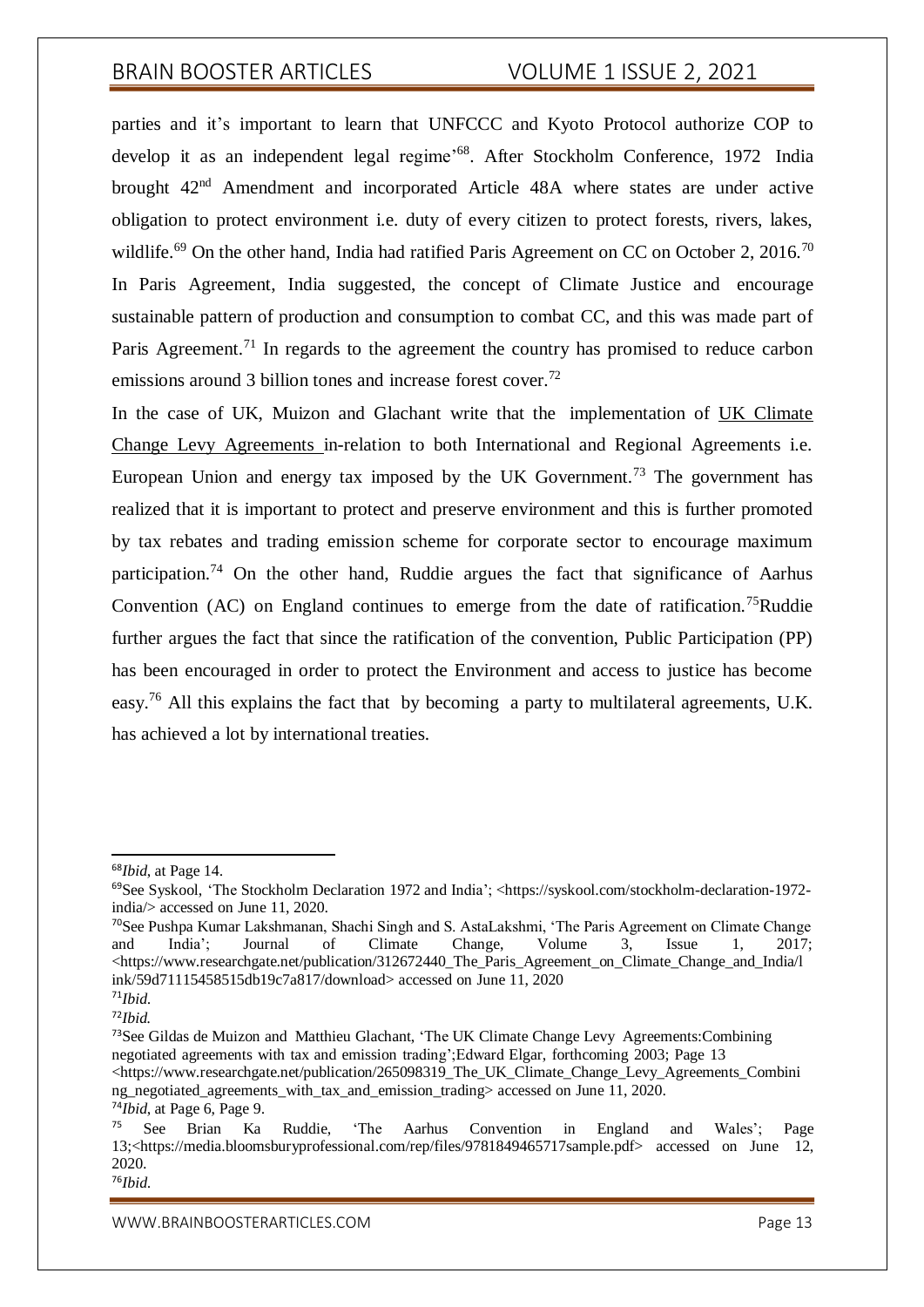However, it's important to note here that India is not a party to  $(AC)$ .<sup>77</sup> On the other hand, India is a party to Basel Convention on hazardous wastes and formulated some of its provisions in Hazardous waste Management Rules.<sup>78</sup> Similarly, India is a party to UNFCCC, now changed with the Paris Agreement, 2015, whereby India has shown commitment to form National Environment Policy (NEP) and National Action Plan on Climate Change  $(NAPCC)$ <sup>79</sup> Thus, international treaties play an important as developing country, India has shown its commitment to combat CC as it has become party to International Agreements. Thus, it is learnt that treaties play an important role to combat CC and protect rights of the people.

#### **Court Decisions to Encourage CC Litigation**

Opinions of Jurists, play important role in achieving Right to Healthy Environment at both national and international level. In 'Gabcikovo-Nagymaros Case'<sup>80</sup> it was explained by ICJ, protection of environment is important in order to protect HR and damage to environment infringes the rights of people.<sup>81</sup> McIntyre argues this case highlights important points of stateresponsibility, Law of Treaties and International Law relating to environment.<sup>82</sup> I agree with McIntyre as court decisions are steps to protect and enhance this right.

In the case of India, the most important landmark cases in India are the M.C. Mehta Cases around which Environmental Law of India has come into shape. It was explained in M.C. Mehta case where the question was examination of mining activity on the ground water table.

<sup>83</sup> "It was held that though mining was taking place for silica, but miners were destroying groundwater reserves as in the inspection by Environment Protection and Control Agency, it was discovered that pumps and pipes were being used to drain out the groundwater to carry

<sup>81</sup>*Ibid*.

<sup>&</sup>lt;sup>77</sup>See United Nations Treaty Collection; <https://treaties.un.org/Pages/ViewDetails.aspx?src=IND&mtdsg\_no=XXVII-13&chapter=27&clang=\_en> accessed on June 12, 2020.

<sup>78</sup>See International Agreements on Environment and India; <https:/[/www.geographyandyou.com/international](http://www.geographyandyou.com/international-)agreements-environment-india/> accessed on July 11, 2020.

<sup>79</sup>*Ibid*.

<sup>&</sup>lt;sup>80</sup>See Case Concerning the Gabcikovo-Nagymaros Project (Hungary/Slovakia); Judgement of 25 September 1997; <https:/[/www.icj-cij.org/files/case-related/92/092-19970925-JUD-0-00-EN.pdf>](http://www.icj-cij.org/files/case-related/92/092-19970925-JUD-0-00-EN.pdf) accessed on June 12, 2020.

<sup>82</sup>See Owen McIntyre, 'Environmental Protection of International Rivers', Case Analysis of the ICJ Judgement in the Case concerning the Gabcikovo-Nagymaros Project (Hungary/Slovakia); Journal of Environmental law; 1998; 1998; 1998; 1998; 1998; 1998; 1998; 1998; 1998; 1998; 1998; 1998; 1998; 1998

<sup>&</sup>lt;https:/[/www.researchgate.net/publication/259977280\\_Environmental\\_Protection\\_of\\_International\\_Rivers'\\_Cas](http://www.researchgate.net/publication/259977280_Environmental_Protection_of_International_Rivers%27_Cas) e\_Analysis\_of\_the\_ICJ\_Judgement\_in\_the\_Case\_concerning\_the\_Gabcikovo-

Nagymaros\_Project\_HungarySlovakia/link/573198a408ae100ae55810e0/download> accessed on June 12, 2020. <sup>83</sup>See M.C. Mehta v. Union of India & otherson 18 March, 2004; <https://indiankanoon.org/doc/1896562/> accessed on June 12, 2020.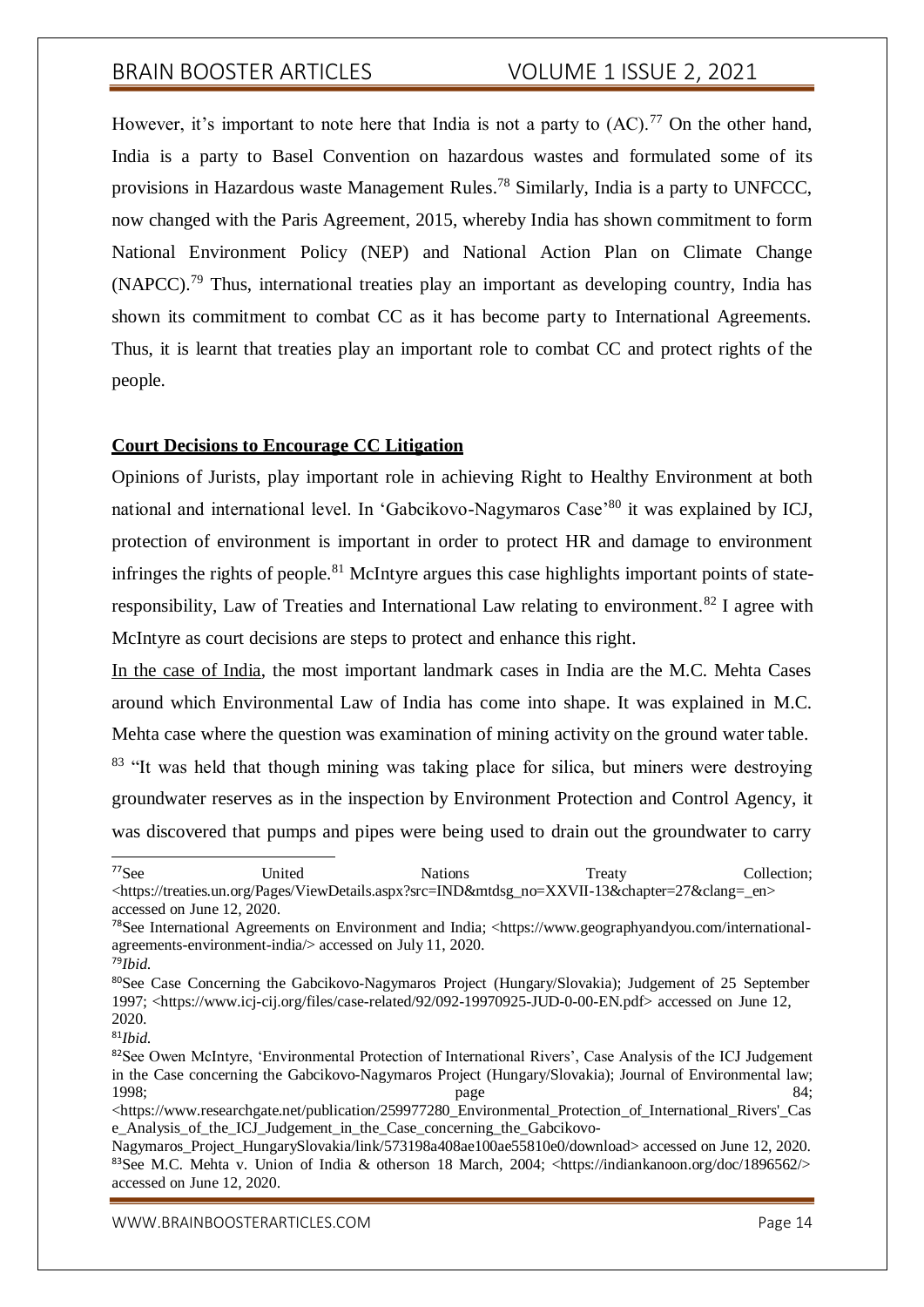out mining activities."<sup>84</sup> The court thus warned that illegal mining activities could lead to cancellation of mining license.<sup>85</sup> Thus, it can be learnt that violation of HR to water was taking place and the activities stopped by the orders of the court was to promote and protect HR and combat CC.

The Supreme Court had issued certain directions to industries who were performing the tanning business activity on the banks of river Ganges.<sup>86</sup> It was held by the court that this was a public nuisance and ordered various High Courts to give orders under Criminal Procedure Code as Ganges flows down through many states and the problem of water pollution should not be considered lightly.<sup>87</sup> The Court further held that the tanning activity is not only degrading the water quality but it's also causing environment degradation.<sup>88</sup>

The case of M.C. Mehta, the court had to deal specifically with the impact of activities concerning manufacture of hazardous activities.<sup>89</sup> The leakage of oleum gas from factory resulted in death of person and affected the health of others and it's a violation of Right to Life under Article 21 of the Constitution.<sup>90</sup>

The Supreme Court explained the Right to Health in M.C. Mehta case under Article 39(e); Article 47 and Article 48A of the Constitution of India.<sup>91</sup> The court explained that it's duty of court to protect and secure health of the people and protect and improve environment and underlined importance of Compressed Natural Gas in commercial vehicles that is cheap and ecofriendly.<sup>92</sup>

Gill writes National Green Tribunal (NGT) that marked its beginning in 2010 ushered dawn for establishing green jurisprudence around environment and encourage sustainable development.<sup>93</sup> In M.P. Patil v. Union of India, NGT observed that development is necessary to satisfy needs, but should be regulated to preserve natural resources for the society.<sup>94</sup>

<sup>84</sup>See P. Leelakrishnan, 'Environmental Law in India'; Lexis Nexis, Third Edition, 2015; Page 143.

<sup>85</sup>See M.C. Mehta v. Union of India & others on 18 March, 2004; <https://indiankanoon.org/doc/1896562/> accessed on June 12, 2020.

<sup>86</sup>See M.C. Mehta vs Union Of India &Ors on 12 January, 1988; <https://indiankanoon.org/doc/59060/> accessed on June 12, 2020.

<sup>87</sup>*Ibid*.

<sup>88</sup>*Ibid*.

<sup>89</sup>See P. Leelakrishnan, 'Environmental Law in India'; Lexis Nexis, Third Edition, 2015; Page 225. <sup>90</sup>*Ibid*; at Page 225 and Page 226.

<sup>&</sup>lt;sup>91</sup>See M.C. Mehta vs Union Of India And Ors on 5 April, 2002; <https://indiankanoon.org/doc/75464071/> accessed on June 12, 2020.

<sup>92</sup>*Ibid*.

<sup>93</sup>See Gitanjali Nain Gill, 'A Green Tribunal for India'; Journal of Environmental Law; Volume 22, Issue 3, 2010; page 474.

<sup>&</sup>lt;sup>94</sup>See Gitaniali Nain Gill, 'Environmental Justice in India: The National Green Tribunal and Expert Members'; Transnational Environmental Law; Published online: 02 December 2015; page 13;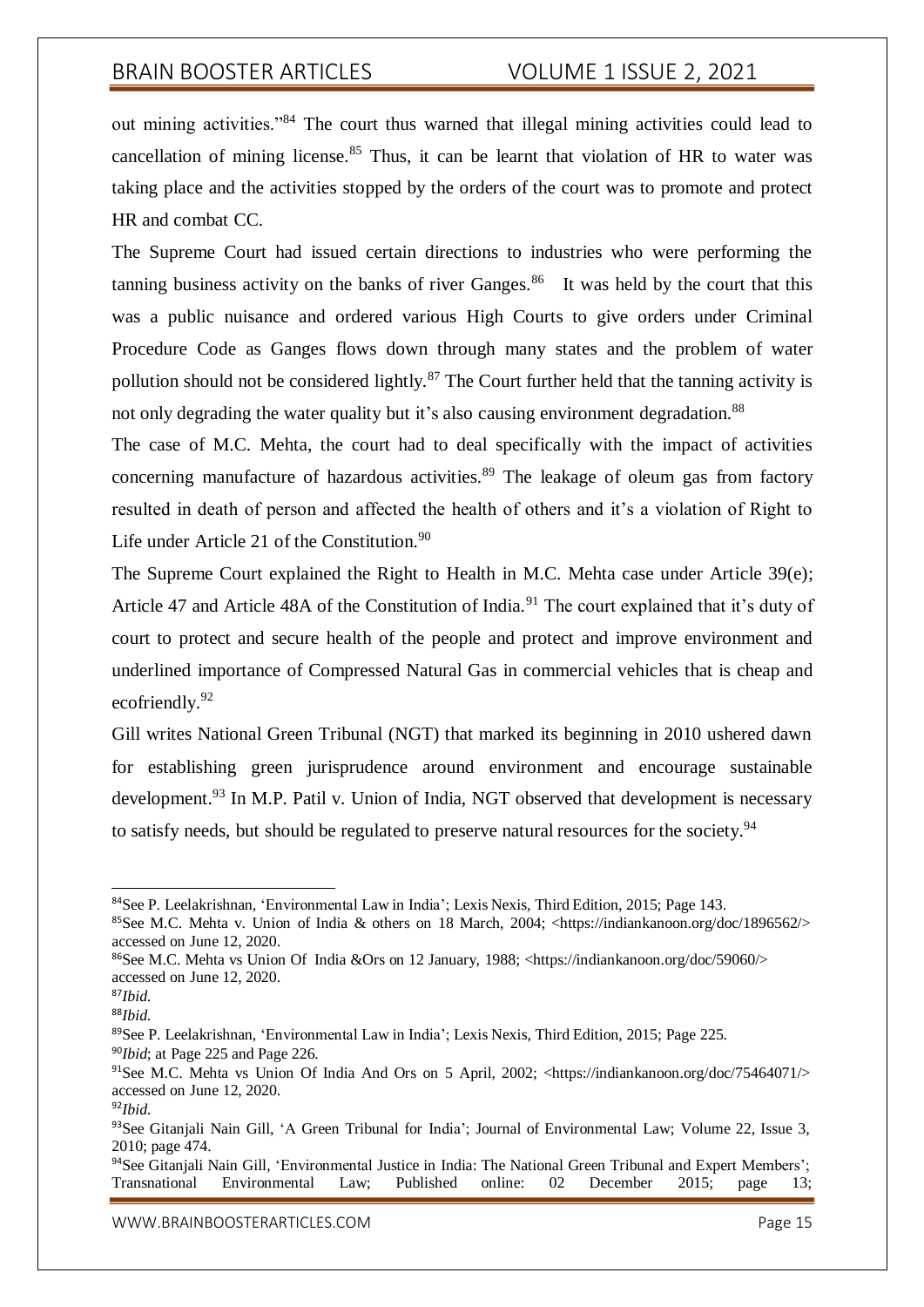However, in the case of UK, Macrory writes that the first stage was from 1989-2000 when call for Environmental Court was initiated in the report of Sir RobertCarnwath.<sup>95</sup> From 2001-2004, growing discussion of how to introduce environmental courts and tribunals.<sup>96</sup> "The case where consultation process was being carried out on future production of electricity in UK related to the new build power plants for electricity generation was unfair and breach of legitimate expectation that there would be fullest consultation on that particular matter, so that secretary of state's statement in support of nuclear new build as part of the UK's future electricity generating mix fell to declared invalid $\frac{1}{2}$ . The government while assessing environmental crimes, explained in the case of 'R v Thames Water Utilities'<sup>98</sup> imposed fine of 2,50,000 Pounds for discharge of untreated sewage through nature reserve, despite the fact the company was given warnings not to do such an unethical practice and the company was guilty of negligence.<sup>99</sup>

Broad discussion of CC Litigation will be there in Chapter-3 and Chapter-4.

## **Sustainable Development for Good Environment**

To progress towards Right to Good/Healthy Environment to combat CC, it's important to encourage sustainable development (SD) i.e. use of natural resources.SD is important as it encourages development but without compromising with Environment i.e. prevention of degradation of environment. Read and Cato argue the fact that there's a need to find out a proper definition of sustainability for holistic SD.<sup>100</sup> The reason is because CC is taking place continuously as pollution levels around the world are on a constant rise and until and unless we do not have a proper definition of sustainability we cannot decide what steps exactly should be taken by states to achieve right to good environment. Robinson argues the fact that there's need for legally binding international Climate Agreement to overcome the impacts of

<sup>95</sup>See Richard Macrory, 'Environmental Courts and Tribunals In England And Wales –Atentative New Dawn'; Journal Of Court Innovation; Volume 3, Issue 1; 2010; Page 63; <https://law.pace.edu/school-of-

<sup>&</sup>lt;https:/[/www.researchgate.net/publication/285663178\\_Environmental\\_Justice\\_in\\_India\\_The\\_National\\_Green\\_](http://www.researchgate.net/publication/285663178_Environmental_Justice_in_India_The_National_Green_) Tribunal\_and\_Expert\_Members/link/56a0845308ae2c638eba9461/download> accessed on June 12, 2020

law/sites/pace.edu.school-of-law/files/IJIEA/iciMacrory\_Final\_3-17\_cropped.pdf> accessed on June 12, 2020. <sup>96</sup>*Ibid*; at Page 65.

<sup>&</sup>lt;sup>97</sup>See R. (on the application of Greenpeace Ltd) v Secretary of State for Trade and Industry; [2007] EWHC 311;  $\langle$ https://app.croneri.co.uk/law-and-guidance/case-reports/r-application-greenpeace-ltd-v-secretary-state-tradeand-industry?product=139> accessed on June 12, 2020.

<sup>98</sup>See R v Thames Water Utilities;[2015] EWCA Crim 960 (03 June 2015); <https://uk.practicallaw.thomsonreuters.com/D-033-

<sup>1852?</sup>transitionType=Default&contextData=(sc.Default)&firstPage=true&bhcp=1> accessed on June 13, 2020. 99See Justine Thornton QC, 'Significant UK Environmental Law Cases 2015/16'; Journal of Environmental Law; Volume 28, Issue 2; July 1, 2016; Page 9.

<sup>100</sup>See Rupert Read and Molly Scott Cato, ''A price for everything?': The 'natural capital controversy'; Journal of Human Rights and the Environment; Volume 5, Number 2, 2014; Page 153.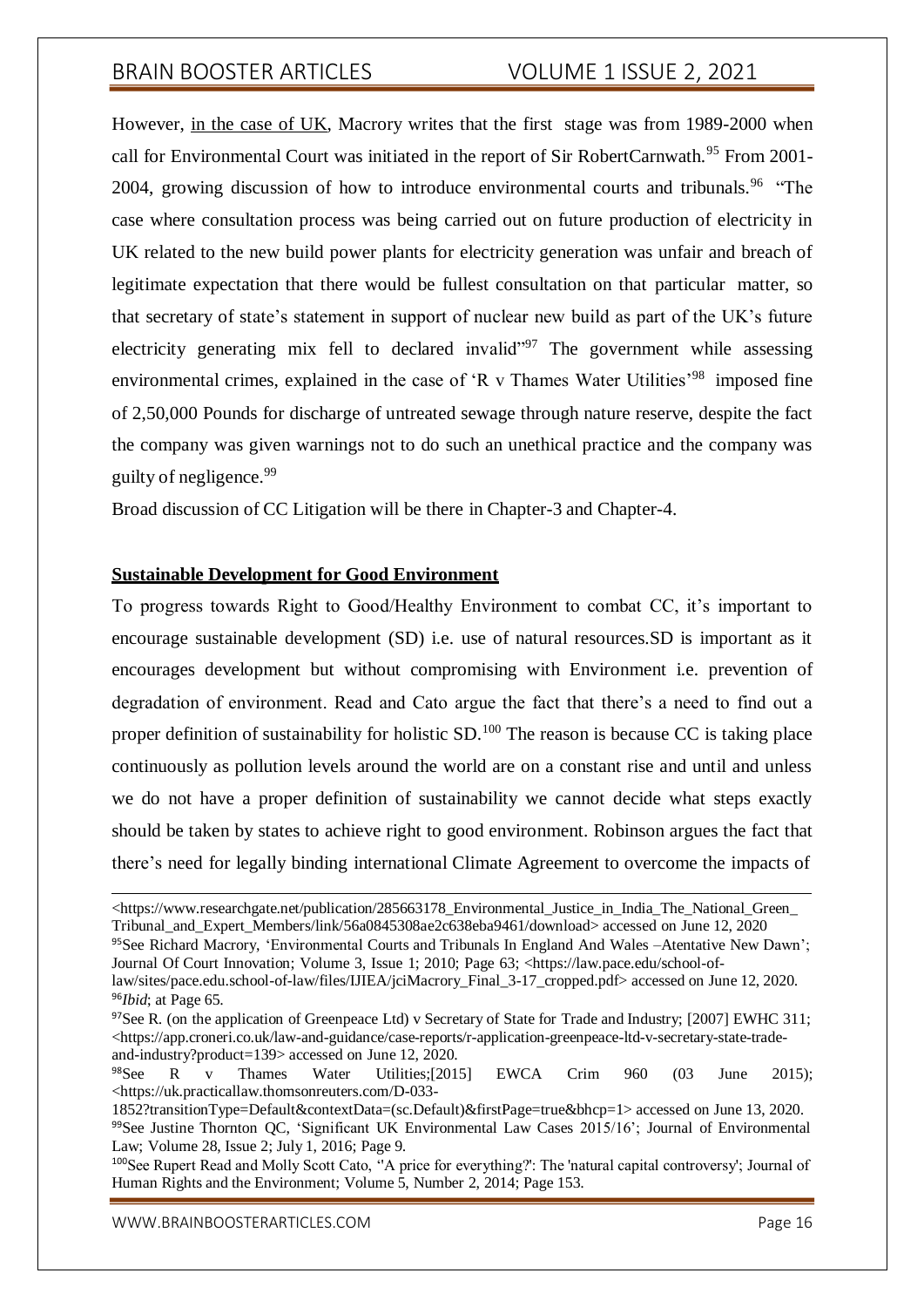CC.<sup>101</sup> I agree with Robinson as it will aim all states to be responsible enough to protect HR and combat CC.

SD also encourages cost effective and efficient development for future generations. It encourages HR to Healthy Environment."Turner argues that HR to good environment provides cost effective, forward looking and practical method of dealing with environmental problems"<sup>102</sup>. He further writes that one of the merits of HR to Good Environment under International Law is State Sovereignty over its resources as sovereignty plays an important role in International Law to which International Environmental Law is its species.<sup>103</sup> He also argues that though states have entered into international treaties to protect environment, international recognition of Right to Good Environment will balance this principle as international recognition will led to discussion among states at bilateral level.<sup>104</sup> I agree with Turner because Recognition of Right to Healthy/Good Environment is an issue of debate today, as it's been debated to recognize it as an independent right. I will discuss the importance of Recognition of Right to Healthy/Good Environment under International Law in Chapter-4 and also how it provides an impetus to HR in-relation to Environment to combat CC.

SD encourages holistic development i.e. Development where cooperation of all states is needed as environmental law has no boundaries. Furthermore, complex relationship between HR and Environment to combat CC, has been formed to combat CC. Thus, essential rights that include right to water, food, health etc. are important to be protected thus, the complex relationship has increased the area for a broad interpretation of (SD). Doussa, Corkery and Chartres argue that HR principles are essential in order to cope up with CC, as governments have realized the importance to protect environment as CC problem is an issue that needs to be tackled.<sup>105</sup> For example, Right to Life, Right to Adequate Standard of Living, Right to Water, Right to Health are some of the rights as discussed in Chapter-1 that are basically part of HR and overlapping of HR in-relation to Environment has offered remedies to combat CC.

<sup>101</sup>See Mary Robinson, 'Social and legal aspects of climate change'; Journal of Human Rights and the Environment; Volume 5, Issue 0, 2014; Page 16.

<sup>102</sup>See Steve Turner, 'The Human Right to a Good Environment The sword in the stone'; Non-State Actors and International Law; Volume 4, Issue 2, 2004; Page 277.

<sup>103</sup>*Ibid*, at Page 279.

<sup>104</sup>*Ibid*, at Page 279, 280.

<sup>105</sup>See Hon John Von Doussa Qc, Allison Corkery & Renee Chartres, 'Human Rights and Climate Change'; Australian International Law Journal; Volume 14, Issue 1, 2007; Page 161.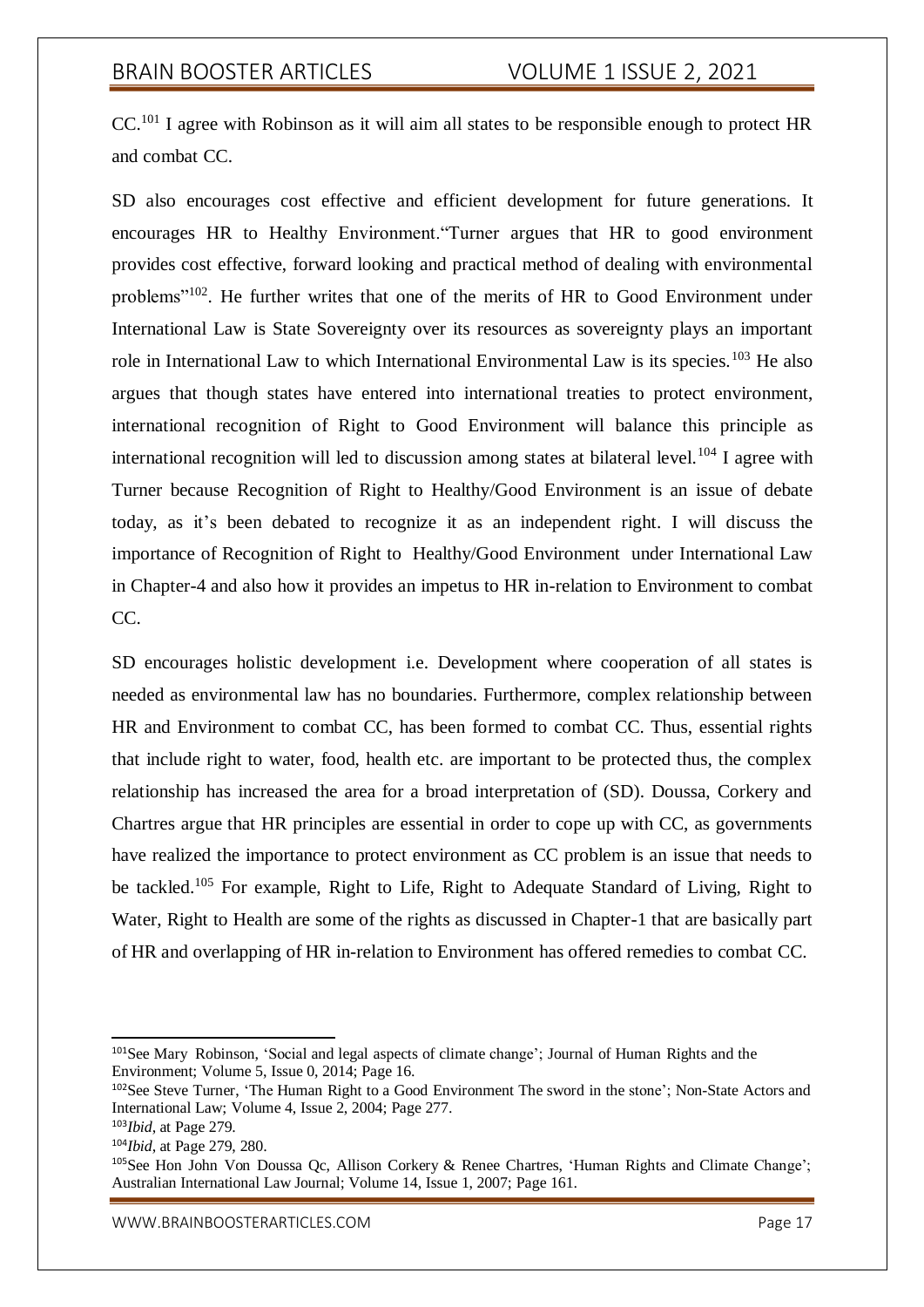### **Encouragement for Public Participation (PP)**

The Right to Good/Healthy Environment can be achieved if there's a proper direction for implementation. By this, I mean that not only governments of various states can achieve this aim but PP is absolutely important to achieve the target to protect right to Good Environment. Kravchenko writes that HR in-relation to environment is important in order to access information i.e. decisions of the government to combat CC, to encourage PP in environmental decision making to achieve the necessary outcomes because of overlapping between HR and Environment to combat CC.<sup>106</sup> I agree with Kravchenko because access to information and PP in Environmental matters is important because it's important to check public awareness in regards to environment to protect and promote HR and combat CC. Broad discussion of PP is done in Chapter-4. It's important to mention that when people participate to protect their environmental rights, it's learnt to what extent people are concerned and to what further steps does government need to take to protect Right to Life, Right to Adequate Standard of Living, Right to Water, Right to Health.

#### **Development of HR to Good Environment under International Law**

It's been argued that 'HR involve fundamental values, i.e. HR put a barrier on all wrongs that infringe rights of the people<sup>'107</sup>. HR help to generate legal ground for action as HR are recognized rights thus, CC calls for legal action as it infringes HR.<sup>108</sup> It's pertinent to mention that because HR are recognized as independent rights thus overlapping between HR and Environment will lead to lay down reforms at international level. To encourage HR to Good/Healthy Environment under International Law, it's important to encourage sustainable development, court decisions, international instruments signed with consent of states under international law to protect Right to Good/healthy environment, encourage PP.

So far, we have discussed the Right to Good Environment Under International Law. In the next chapter I'll focus on challenges faced by states in-relation to HR and Environment to combat CC.

<sup>106</sup>See Svitlana Kravchenko, 'Procedural Rights As A Crucial Tool To Combat Climate Change'; Georgia Journal of International and Comparative Law; Volume 38, Issue 3, 2010; Page 618, 635.

<sup>107</sup>See Burns H Weston and David Bollier, 'Toward a recalibrated human right to a clean and healthy environment: making the conceptual transition'; Journal of Human Rights and Environment; Volume 4, Issue 2, 2013; Page 126.

<sup>108</sup>*Ibid*, at Page 127.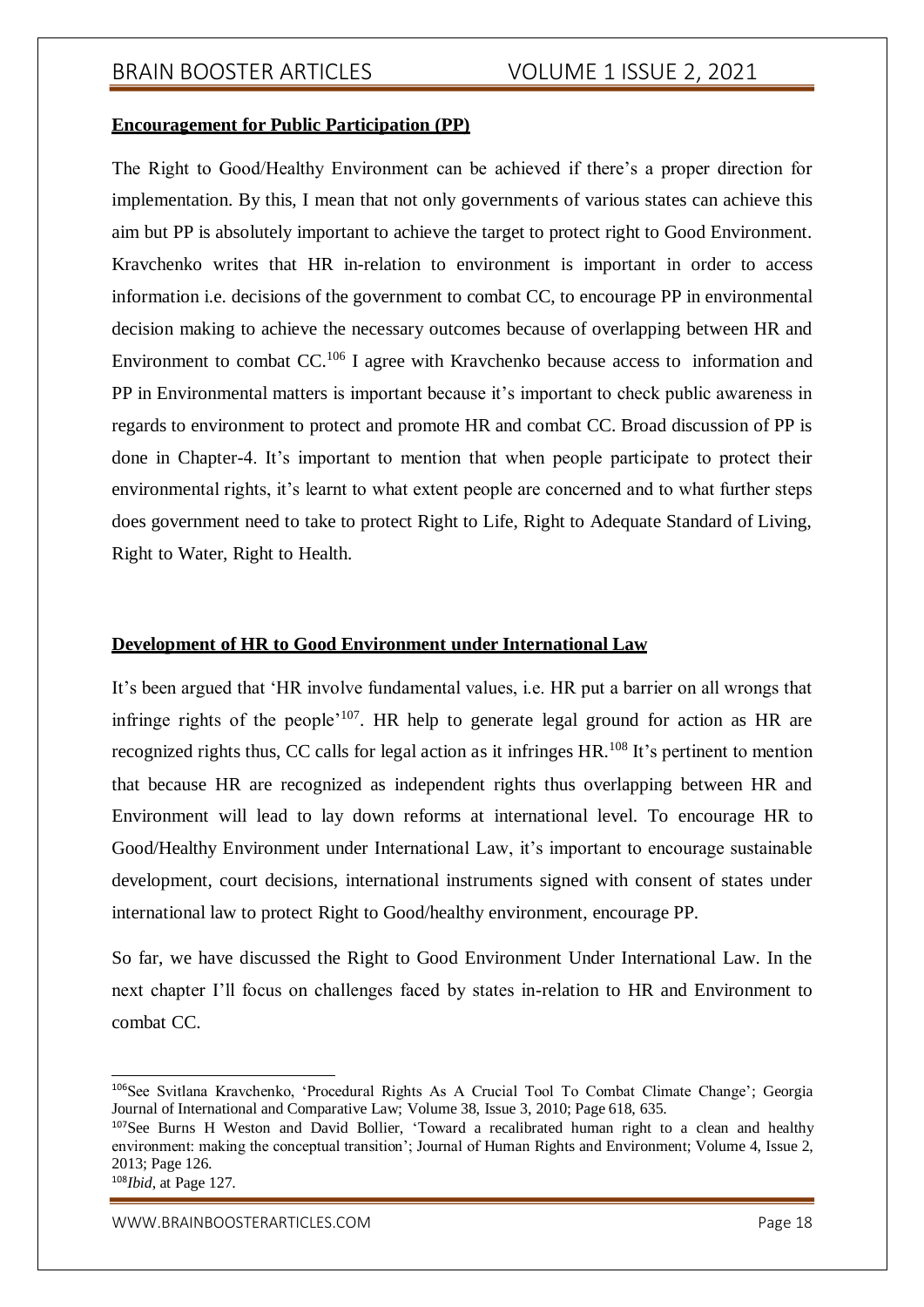On the other hand, I'll argue HR in-relation to Environment to combat CC, that it's important to recognize right to healthy/good environment as independent right as this help to build separate environmental jurisprudence to protect rights of people in-relation to environment to combat CC. A detailed discussion is made in Chapter-4.

### **Conclusion**

In this chapter, I have discussed the HR to Good Environment under International Law i.e. states have made provisions in their state constitution to protect environment to protect rights of people, followed with the consent of states to sign International Instruments to protect environment, encourage CC Litigation, encourage SD and PP.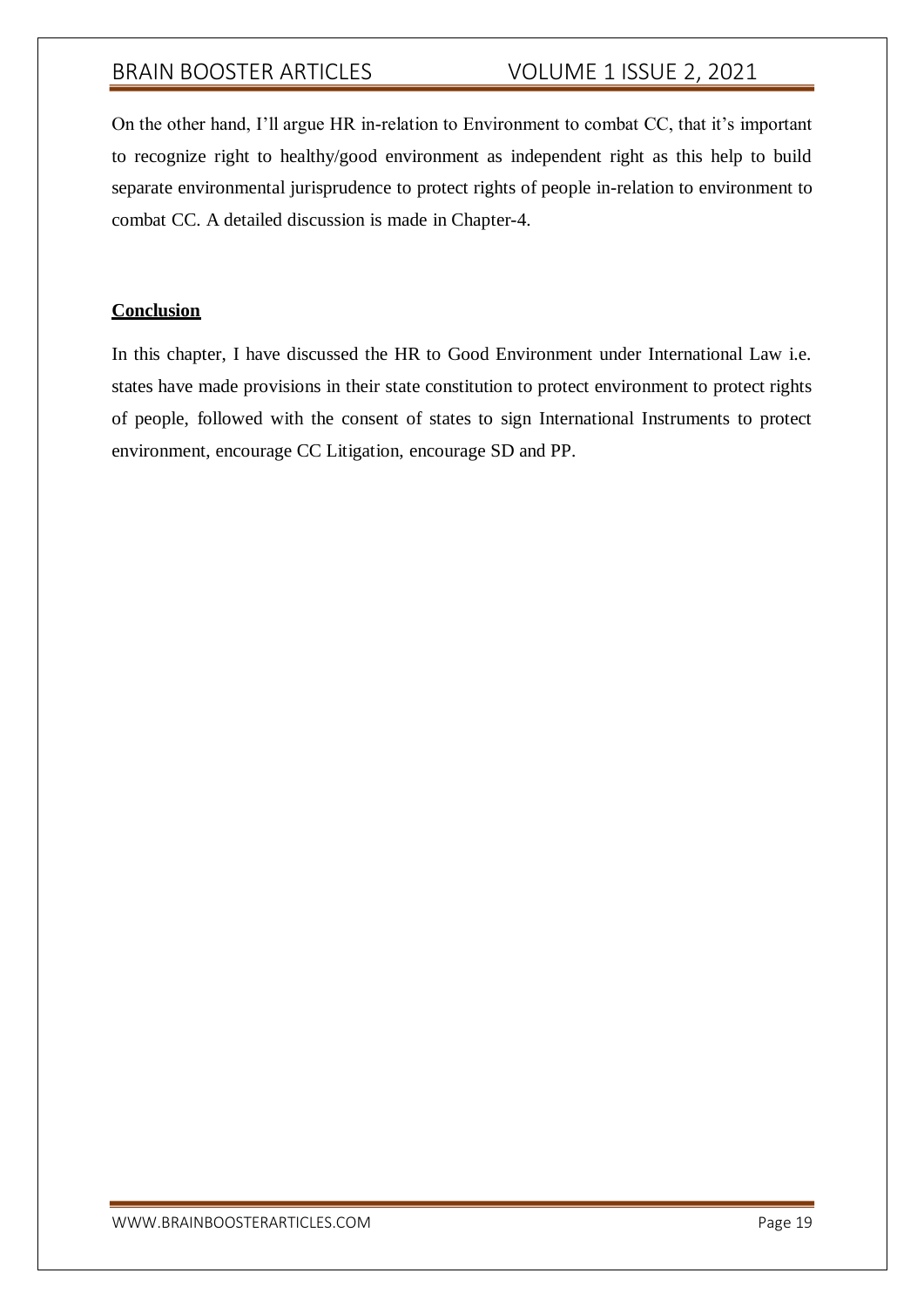## **Challenges Under for Right to Good Environment under International Law**

### **CHAPTER-3**

It's been learnt till now that Overlapping between Human Rights (HR) Law and Environment has offered readies to combat Climate Change (CC). States under the International Law Regime face challenges in the implementation of HR in-relation to environment to combat CC. In this chapter I'll answer **"To what extent states face challenges under International Law in the implementation of Human Rights in-relation to environment to combat Climate Change?"**.

### **Globalization and Development**

It's important to learn that globalization has posed environmental challenges, the key one is CC. The complex relationship between HR and Environment to combat CC, has posed significant challenges i.e. global warming as temperatures are on a rise and pollution levels are increasing.

Globalization has had negative impacts upon HR and environment that has led to global concern of  $CC$ <sup>109</sup> It leads to commitments by states to protect environment that is obliged by states however, it leads to more consumption of energy that leads to  $CO_2$  emissions.<sup>110</sup> In my opinion, governments must pledge to resort to eco-friendly energy production to combat CC. On the other hand, UNEP, Human Development Report has identified that globalization has led to change in labour markets and had made jobs and livelihood insecure.<sup>111</sup>

Apart from the above, it's important to consider corporate behaviour in relation to CC i.e. consequential shift towards environment degradation because of the commercial activities.<sup>112</sup> On the other hand, there is need for UK to change its policy in the case of Corporate Governance i.e. not to attract investments in sectors/activities that will lead to CC and infringe  $HR$ .<sup>113</sup>

<sup>109</sup>See Peadar Kirby, 'Vulnerability and Globalization: mediating impacts on society'; Journal of Human Rights and the Environment; Volume 2, Issue 1, March 2011; Page 86.

<sup>110</sup>*Ibid*, at Page 95.

<sup>111</sup>See United Nations Environment Program, Human Development Report, 1999; page 90 [<http://hdr.undp.org/sites/default/files/reports/260/hdr\\_1999\\_en\\_nostats.pdf>](http://hdr.undp.org/sites/default/files/reports/260/hdr_1999_en_nostats.pdf) accessed on June 14, 2020.

<sup>112</sup>See Sally Wheeler, 'Climate change, Hans Jonas and indirect investors'; Journal of Human Rights and the Environment; Volume 3, Issue 1, March 2012; Page 92.

<sup>113</sup>*Ibid*, at Page 94.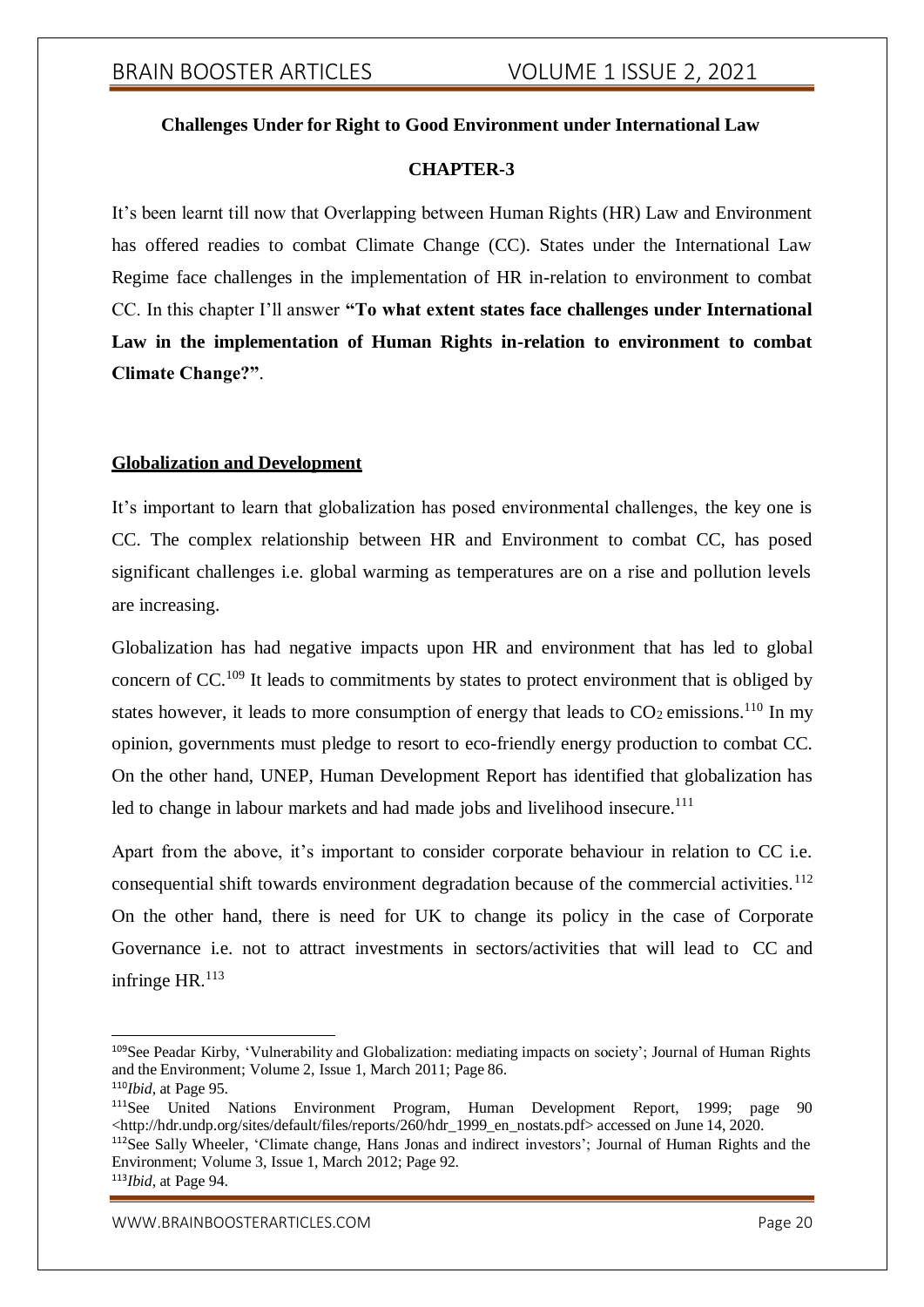In India, it has been questioned whether globalization has impeded environmental quality in India. India is the world's third largest emitter of  $CO<sub>2</sub>$ .<sup>114</sup>Post-Liberalization, industrial activities had increased in India and also with increasing urbanization in India has led to environmental degradation and also compromised with the environmental standards.<sup>115</sup>

Furthermore, CC activity is taking place because there's no proper legal regime i.e. states themselves grant permissions to industries to emit  $CO<sub>2</sub>$  from fossil fuels that is significator of CC.<sup>116</sup> Thus, it's important to find out an alternative source of energy. 'The IPCC Report, 2014 underlines fact that anthropogenic greenhouse gas emissions (GHGs) have increased since the pre-industrial era, driven largely by economic and population growth, and now higher that ever<sup>117</sup>. For example, as explained above with globalization in India, industrialization has taken place and more consumption of fossil fuels has led to CC and infringement of HR. I would like to mention that though globalization is important for economic development, still now alternatives need to be found to reduce dependency on fossil fuels to combat CC. Similarly, in case of UK it's been argued above that no investments should be welcomed in sectors that lead to CC and infringe HR. Also, Recognition of Right to Healthy/Good environment will help as proper legislation will be framed and it will be ensured that development will not take place at the cost of CC and infringement of HR.

#### **Duties of State with Respect to Environment**

In this I'll explain duty of state to protect environment under international environmental law with special reference to India and UK. I'll also explain the importance of two principles i.e. precautionary and preventive to protect environment and how states have failed to achieve desired outcomes i.e. in terms of implementation of this principle.

<sup>114</sup>See Muhammad Shahbaz, Hrushikesh Mallick, Mantu Kumar Mahalik, Nanthakumar Loganathan, 'Does Globalization Impede Environmental Quality in India?'; Munich Personal RePEc Archive, October 9, 2015; Page 6 <https://mpra.ub.uni-muenchen.de/67285/1/MPRA\_paper\_67285.pdf> accessed on June 20, 2020. <sup>115</sup>*Ibid*, at Page 4.

<sup>116</sup>See Henry Shue, 'Changing images of climate change: human rights and future generations'; Journal of Human Rights and the Environment; Volume 5, Issue 0, 2014, Page 50.

<sup>117</sup>See Report of Intergovernmental Panel On Climate Change, 2014; Page 4 <https:/[/www.ipcc.ch/site/assets/uploads/2018/05/SYR\\_AR5\\_FINAL\\_full\\_wcover.pdf>](http://www.ipcc.ch/site/assets/uploads/2018/05/SYR_AR5_FINAL_full_wcover.pdf) accessed on June 16, 2020.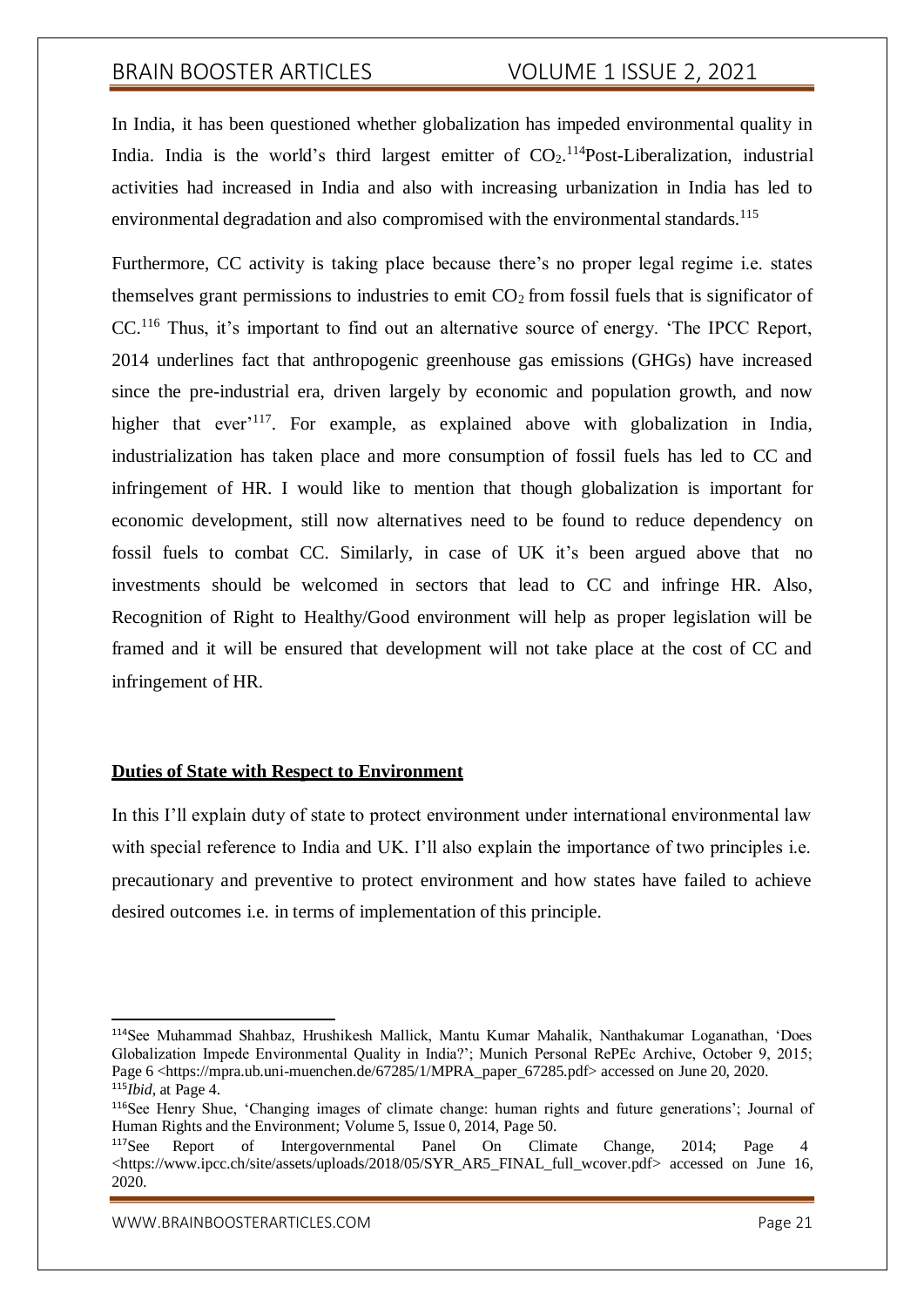States have Duty to Respect, Duty to Protect and Duty to Fulfil all the requirements of the people in the context of environment.<sup>118</sup> This means states should make efforts to reduce pollution, encourage separate CC Litigation, encourage PP, regulation. Lewis argues that states have a duty to respect, i.e. obligation is imposed upon the states to respect HR in order to combat  $CC<sup>119</sup>$  For example, greenhouse gas emissions should be reduced by states constantly as it is the significant aspect that leads to CC.UK is the first major economy set to reduce its greenhouse gas emission to zero by  $2050$ .<sup>120</sup> However, India has pledged to reduce 33% to 35% in the emissions by 2030.<sup>121</sup> I would like to argue that UK's targets are historic and UK has understood the concern to protect the Right to Healthy Environment i.e. to protect HR and combat CC. The second duty is Duty to Protect i.e. states should protect the Right to Healthy environment i.e. to protect HR and combat  $CC$ <sup>122</sup> Again, in this, the emission reduction targets is the perfect example, to protect environment. The last is duty to fulfil that includes duty to facilitate, promote and protect  $HR$ <sup>123</sup> In my opinion duty to fulfil is the most important duty as it imposes obligation upon the states to take steps to protect HR and combat CC i.e. this duty will require to encourage implementation of Laws, encourage Public Participation (PP), develop substantive environmental rights to enhance the scope of litigation to protect HR to Healthy Environment.

State's duty to protect the rights of future generations, prevent environmental degradation, basically to restore right to healthy environment that will be ultimate justice for future generations.<sup>124</sup> Furthermore, it's important to recognize their duty for future generations to protect the environment and protect the complex relationship between HR and Environment

<sup>118</sup>See Rebecca Bratspies, Do We Need a Human Right to a Healthy Environment; Santa Clara Journal of International Law; Volume 13, Issue 1, 2015; Page 65, 66.

Also See Committee on Economic, Social and Cultural Rights, Statement on the obligations of States parties regarding the corporate sector and economic, social andcultural rights[<http://docstore.ohchr.org/SelfServices/FilesHandler.ashx?enc=4slQ6QSmlBEDzFEovLCuW1AVC1NkP](http://docstore.ohchr.org/SelfServices/FilesHandler.ashx?enc=4slQ6QSmlBEDzFEovLCuW1AVC1NkP) sgUedPlF1vfPMKOgNxs%2FCpnVM8K6XpeNimFvrj%2F4tQZvhH%2BXM9vEaJmHSX3FSXAcTmJ%2BW c3iPSLafnoFpGQ9KIHCXooWHCPCpQt> accessed on July 11, 2020.

<sup>119</sup>See Bridget Lewis, 'Environmental Human Rights and Climate Change; Current Status and Future Prospects'; Springer; 2018; Page 175<https://link-springer-com.libproxy.ncl.ac.uk/content/pdf/10.1007%2F978-981-13-1960-0.pdf> accessed on June 13, 2020.

<sup>&</sup>lt;sup>120</sup>See UK becomes first major economy to pass net zero emissions law; (27 June, 2019);  $\langle$ https:/[/www.gov.uk/government/news/uk-becomes-first-major-economy-to-pass-net-zero-emissions-law>](http://www.gov.uk/government/news/uk-becomes-first-major-economy-to-pass-net-zero-emissions-law) accessed on June 13, 2020.

<sup>121</sup>See Jocelyn Timperley, 'The Carbon Brief Profile: India' ( *Country* Profiles, 14 March, 2019) <https:/[/www.carbonbrief.org/the-carbon-brief-profile-india>](http://www.carbonbrief.org/the-carbon-brief-profile-india) accessed on June 13, 2020.

<sup>&</sup>lt;sup>122</sup>See Bridget Lewis, 'Environmental Human Rights and Climate Change; Current Status and Future Prospects'; Springer; 2018; Page 177.<https://link-springercom.libproxy.ncl.ac.uk/content/pdf/10.1007%2F978-981-13-1960-0.pdf> accessed on June 13, 2020. <sup>123</sup>*Ibid*; at Page 179.

<sup>124</sup>See Himmy Lui, 'A Fiduciary Perspective on the State's Duty to Protect the Environment'; Auckland University Law Review; Volume 20, 2014; Page 110.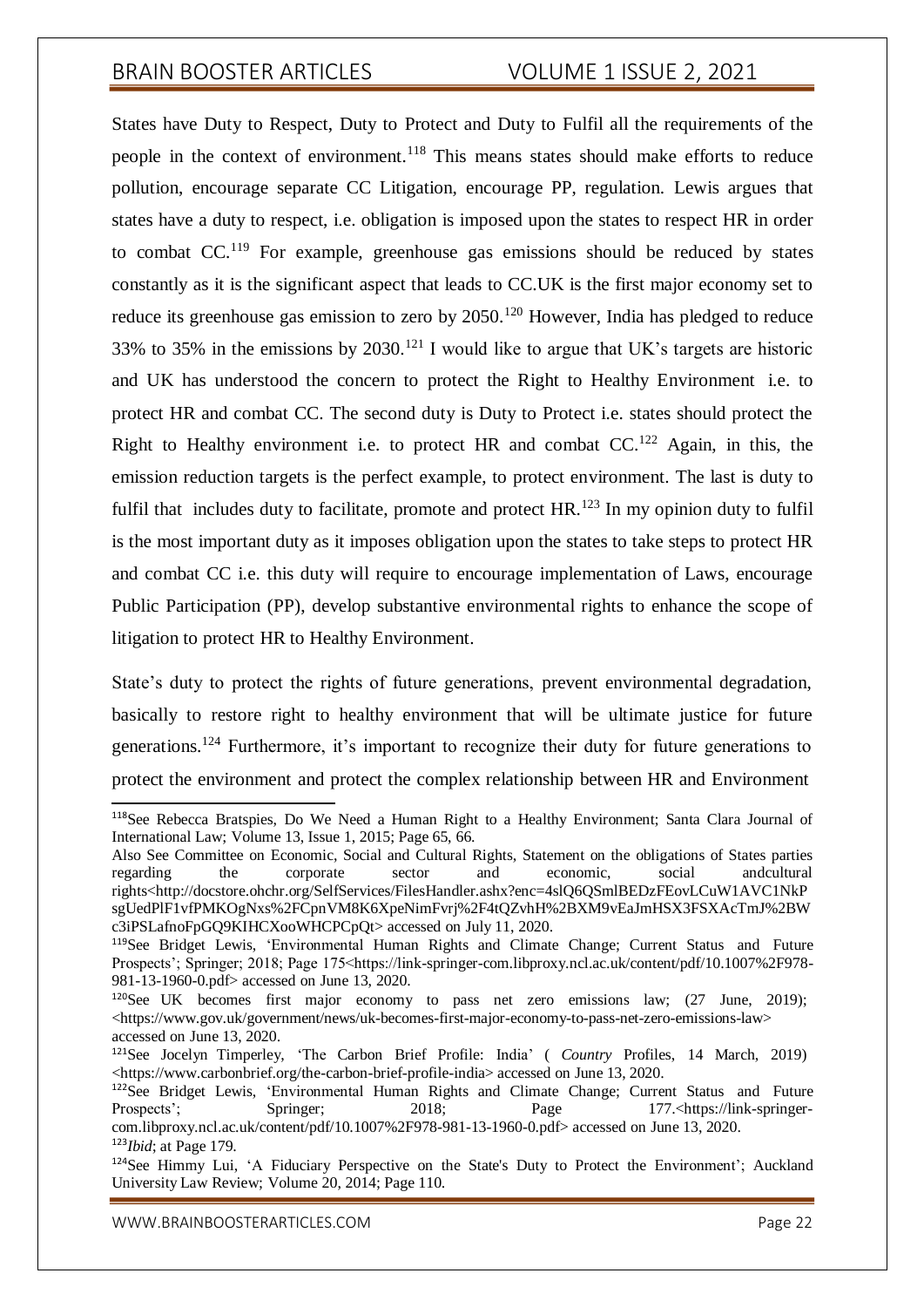to combat  $CC$ .<sup>125</sup> The duty of states will help to outline proper recognition principle of HR inrelation to environment to combat CC under International Law as it will impose obligation upon states to protect environment as it will become mandatory for states to adhere the principle recognized under International Law.<sup>126</sup>

For states, economic development is important for prosperity. Without economic development, state prosperity cannot take place as standard of living of people cannot rise. But with development, environmental degradation does take place. Thus, it's the duty of state to protect environment in order to protect and promote the complex relationship between HR and Environment to combat CC. "Bagley supports the view that there is inherently interactive and symbiotic relationship between business organizations and states to protect environment<sup>"127</sup>. The states by Corporate Social Responsibility impose obligation upon states to protect environment and thus, development and protection of environment should go together.

Apart from the above, international environmental damage is a breach of duty of state whereby states cause damage apart from its own state (transboundary harm) for example, by degradation of soil fertility, pollution activities such air, water etc. and thus environment has no borders and thus joint cooperation of all states is necessary to protect the environment.<sup>128</sup> 'It is pertinent to mention that International Environmental Law is based upon Precautionary Principle and Prevention Principle'<sup>129</sup>. Thus, states can apply Precautionary Principles to overcome damage caused to the environment especially pollution activities as it's the duty to state to protect the rights of people as this environmental degradation activity leads to  $CC$ .<sup>130</sup> It's been further argued that it's the responsibility of states to follow traditional classical rules/customs to protect environment as each state is different in terms of geography.<sup>131</sup>

States have a duty to implement the international instruments to which they have become party too. Collins argues that precautionary environmental HR has led to significant evidence

<sup>125</sup>*Ibid*, at Page 113.

<sup>126</sup>*Ibid*, at Page 113, 114.

<sup>127</sup>See Constance E. Bagley, 'What's Law Got to Do With It?: Integrating Law and Strategy'; American Business Law Journal; Volume 47, Issue 4, Winter 2010; Page 589.

<sup>128</sup>See Yalda Khalatbari and Abbas Poorhashemi, '"Environmental Damage": Challenges and opportunities in International Environmental Law'; CIFILE Journal of International Law; Volume 1, Issue 1, 2019; Page 21, 22  $\lt$ https:/[/www.researchgate.net/publication/337196117\\_Environmental\\_Damage\\_Challenges\\_and\\_opportunities](http://www.researchgate.net/publication/337196117_Environmental_Damage_Challenges_and_opportunities) \_in\_International\_Environmental\_Law/link/5dcad3234585151435068aed/download> accessed on June 28, 2020.

<sup>129</sup>*Ibid*, at Page 24.

<sup>130</sup>*Ibid,* at Page 24.

<sup>131</sup>*Ibid*, at Page 25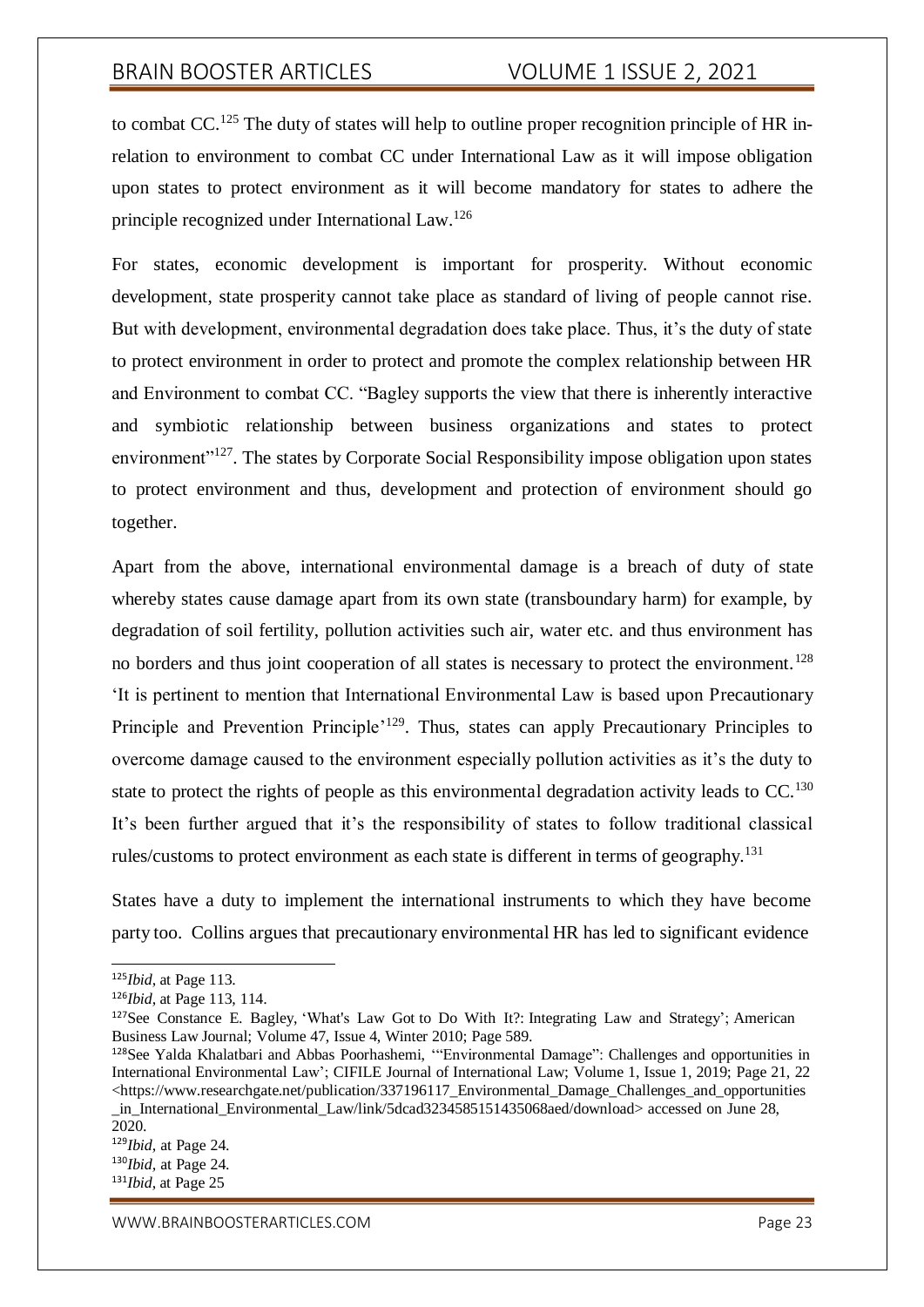of environmental threat to human health and threat to security of individuals.<sup>132</sup> The writer argues the fact that Rio Declaration which been signed by many countries to overcome serious threats, there's been inconsistent implementation of the declaration as environmental regulators have failed to implement the precautionary principle.<sup>133</sup> The writer further argues that precautionary principle may provide remedies to the governments of states to protect rights of the people.<sup>134</sup> Gill argues the fact that precautionary principle has been accepted as a fundamental tool in India as it promotes Sustainable Development (SD) i.e. good heath for the people and healthy environment.<sup>135</sup>  $\cdot$ In India, pollution produces complex environmental issues involving scientific uncertainty and imprecise health risks'<sup>136</sup>. The writer argues that pollution threats have produced on the basis of improper evidence, incomplete information.<sup>137</sup> I agree with Gill because courts have time and again issued orders to promote SD and protect Right to Healthy Environment thereby protect HR and combat CC. The court explained that untreated tanneries discharged by industries into agricultural fields, waterways and rivers is environmental degradation.<sup>138</sup> Thus, judgment of the court explains to promote SD.

In UK, "Sabil argues the fact that precautionary principle has resulted in changes i.e. there is no exact interpretation of Precautionary Principle as many writers have interpreted the principle differently as there are no exact features, scope and there how it should be applied in practice"<sup>139</sup>. "Sabil had further written the words of Fisher that English courts have not used Precautionary Principle for justification as there is no exact interpretation of this principle"<sup>140</sup>.

<sup>132</sup>See Lynda M Collins, 'Security of the person, peace of mind: a precautionary approach to environmental uncertainty'; Journal of Human Rights and the Environment; Volume 4, Issue 1, March 2013; Page 79. <sup>133</sup>*Ibid*, at Page 80.

<sup>134</sup>*Ibid*.

<sup>135</sup>See Gitanjali Nain Gill, 'The Precautionary principle, its interpretation and application by the Indian judiciary: 'WhenI use a word it means just what I choose it to mean-neither morenor less' Humpty Dumpty'; Environmental Law Review; Volume 21, Issue 4; Page 292; <https://journals.sagepub.com/doi/pdf/10.1177/1461452919890283> accessed on June 15, 2020. <sup>136</sup>*Ibid*, at Page 294.

<sup>137</sup>*Ibid*.

<sup>138</sup>See Vellore Citizens Welfare Forum vs Union Of India &Ors on 28 August, 1996; <https://indiankanoon.org/doc/1934103/> accessed on June 15, 2020.

<sup>139</sup>See Murtada Sabil, 'A Critical Evaluation of The Precautionary Principle in Environmental Law in The United Kingdom'; Edinburgh Student Law Review, Volume 3, Issue 2, 2017; Page 89. <sup>140</sup>*Ibid*, at Page 91.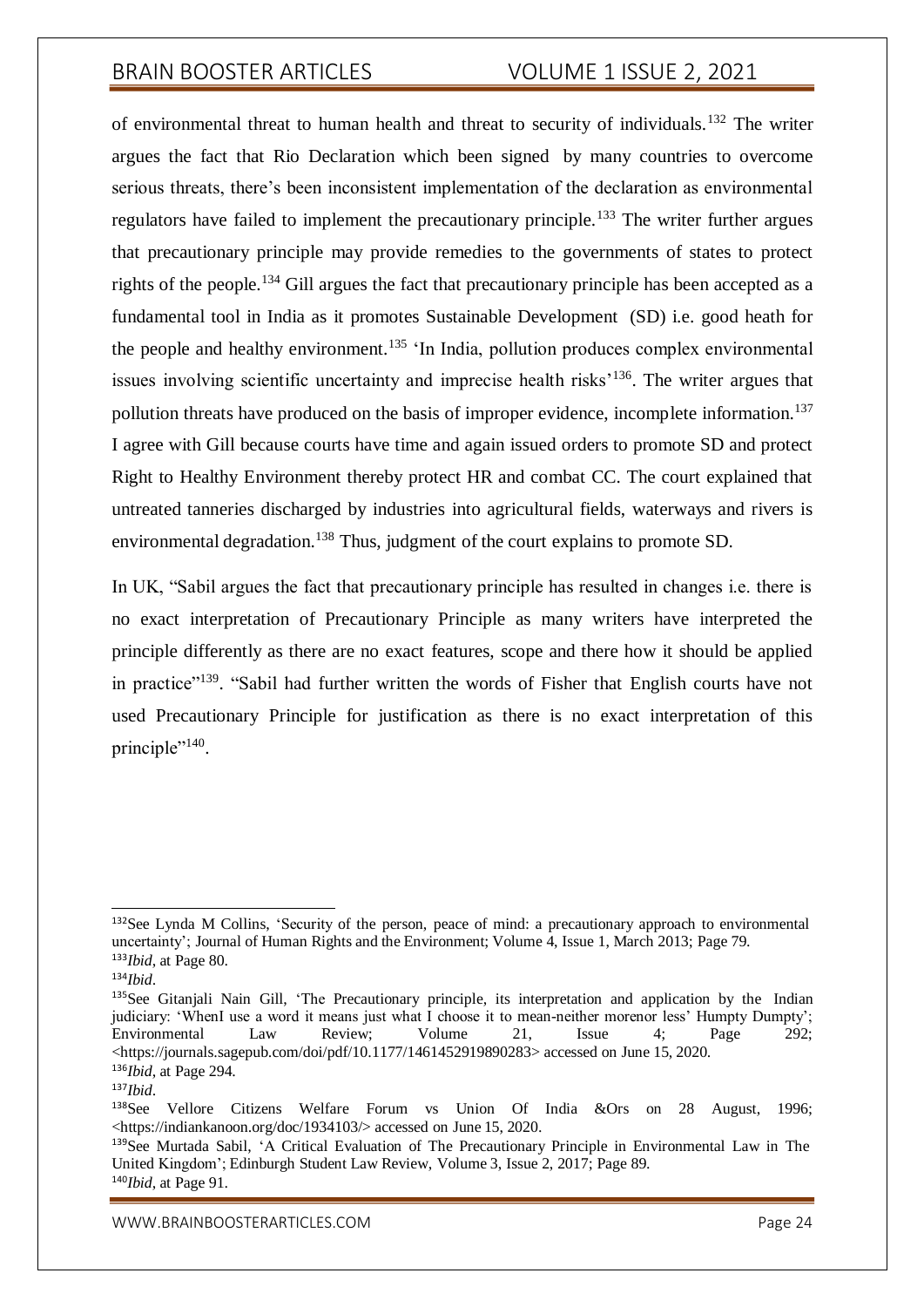### **Sustainable Development (SD): Criticism and Failure**

The states across world have failed to assess the environmental risks and sustainability for the future. Bosselmann argues the fact that overlapping between HR and Environmental Laws has not made much difference in order to have sustainable future.<sup>141</sup> The reason for this is because it requires assessment of the risks pertained to the environment and exact risks cannot be ascertained because CC predictions change every second.<sup>142</sup> The key loophole in overlapping between HR and environment is that HR Law focuses on moral judgement i.e. for the poor whereas in the environment practical value should be adopted i.e. to assess risks and future sustainability.<sup>143</sup> I agree with Bosselmann because though overlapping between HR and Environment has offered remedies still work needs to be done in this area. In my opinion, if Right to Healthy Environment is recognized as an independent right, it may offer solutions as states will be under legal obligations to protect this right that will directly promote HR and combat CC.

In India, there's no specific direction for environmental management i.e. forest cover is reducing, wildlife extinction, rain patterns are disrupting.<sup>144</sup> Villagers are dependent upon nature and increasing urbanization leads to economic disruption as villagers are losing their source of livelihood.<sup>145</sup> Thus, there isn't sustainable future in India.

In UK, government launched Sustainable Communities Plan in 2003, to implement regeneration projects to improve quality life in  $UK<sup>146</sup>$  But it has been concluded until 2007. the economic conditions have not improved significantly as sustainable community was not able to be properly implemented.<sup>147</sup>

<sup>141</sup>See Klaus Bosselmann, 'A vulnerable environment: contextualizing law with sustainability'; Journal of Human Rights and the Environment, Volume 2, Issue 1, 2011; Page 45.

<sup>142</sup>*Ibid*.

<sup>143</sup>*Ibid*.

<sup>144</sup>See V. Basil Hans and Jayasheela, 'Environmental Management and Sustainable Development in India: Issues and Challenges';Journal of Global Economy; Volume 6, Number 2; March-April 2010; Page 83; <https:/[/www.researchgate.net/publication/46533245\\_Environmental\\_Management\\_and\\_Sustainable\\_Develop](http://www.researchgate.net/publication/46533245_Environmental_Management_and_Sustainable_Develop) ment in India Issues and Challenges/link/548266a90cf2e5f7ceac4e81/download> accessed on June 20, 2020. <sup>145</sup>*Ibid*, at Page 84.

<sup>146</sup>See Vida Maliene, Natalie Durney-Knight, Begum Sertyesilisik, Naglis Malys, 'Challenges and Opportunities in Developing Sustainable Communities in the North West of England'; Challenges 2012; ISSN 2078-1547;  $Page$  133;

<sup>&</sup>lt;https:/[/www.researchgate.net/publication/237008673\\_Challenges\\_and\\_Opportunities\\_in\\_Developing\\_Sustaina](http://www.researchgate.net/publication/237008673_Challenges_and_Opportunities_in_Developing_Sustaina) ble\_Communities\_in\_the\_North\_West\_of\_England> accessed on June 20, 2020. <sup>147</sup>*Ibid*, at Page 149.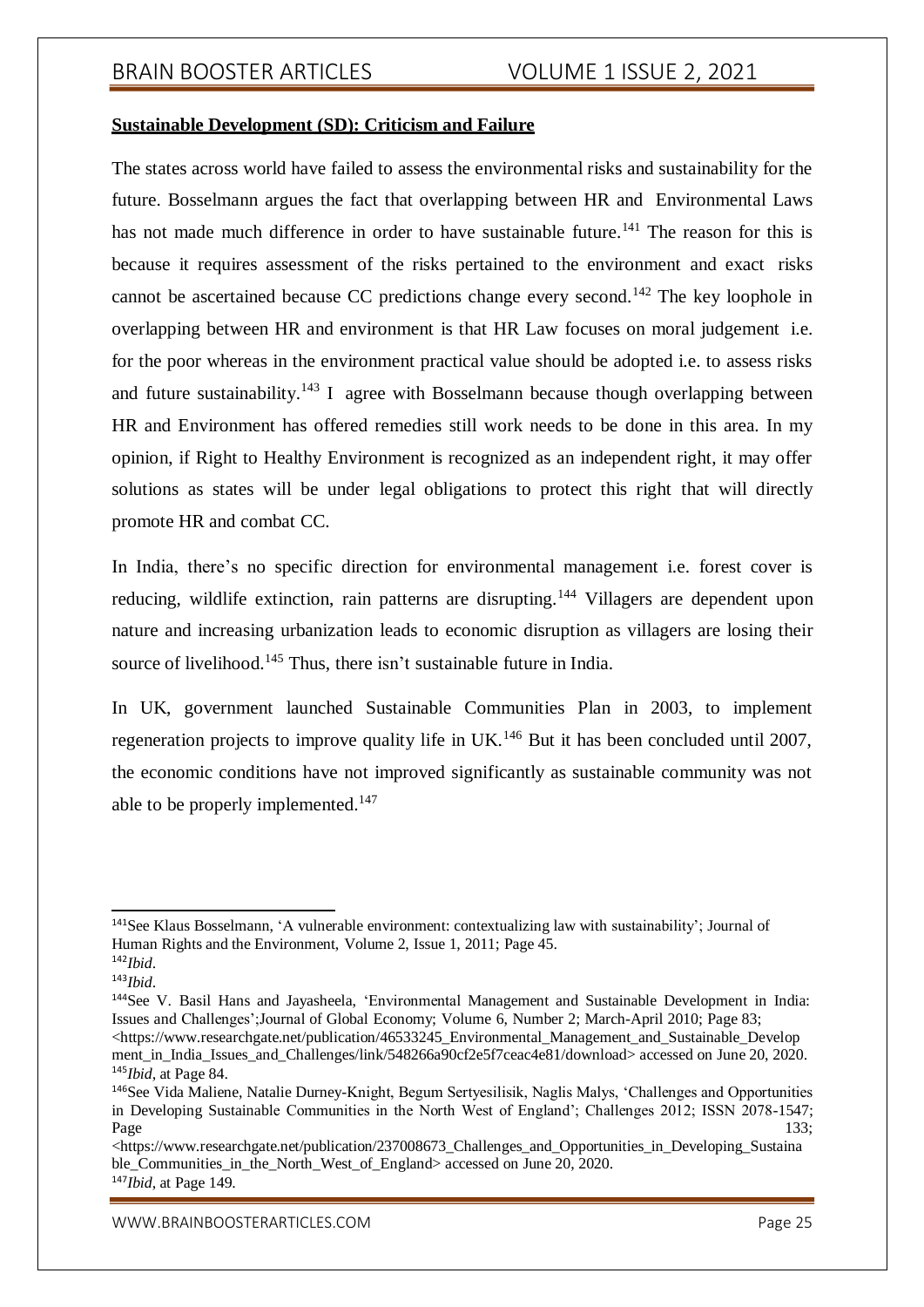# **Litigation Burden on Human Rights Tribunals for Climate Change under Environmental Law**

CC litigation has number of loopholes. With the overlapping between HR and Environment to combat CC, HR tribunals are facing claims against violations caused towards environment that had led to CC. Shelton argues that HR tribunals are facing claims of violations for environmental degradation as to whether the government has complied with national laws and international instruments to which they are party to the convention.<sup>148</sup> HR tribunals have made it clear that pollution or other environmental harm is caused by states comes under the issue of state-responsibility where states have been negligent in performance of their duties.<sup>149</sup> I agree with Shelton that states should be responsible enough to perform their responsibility to combat CC and safeguard rights of the people. The overlapping between HR and CC after examining Shelton's views leads to conclusion that though overlapping between the two has led to offered many remedies to combat CC, it has increased burden upon HR tribunals. Furthermore, courts face problems when they have to decide environment cases i.e. whether violations that have been encountered have taken place under HR or under Environmental Law.<sup>150</sup> Though, it's legitimate for HR tribunals to intervene whether or not it is environmental harm or environmental degradation that leads to violation of HR. There's only one loophole that it imposes additional burden upon HR tribunals. It can be argued if we recognize environment i.e. Right to Healthy Environment as independent right, it will lead to creation of both separate legislation and courts in order to face the claims of environmental tribunals. It will be analyzed in detail in Chapter-4.

## **Geoengineering: Challenges**

Geoengineering basically means to combat CC impacts i.e. to reduce global warming effects without reducing greenhouse gas emissions. For example, "ocean fertilization can worsen CC, and can have serious biochemical effects on marine ecosystems"<sup>151</sup>. Furthermore,"stratospheric sulfur injections might not work, and could result in stratospheric

<sup>148</sup>See Dinah Shelton, 'Developing substantive environmental rights'; Journal of Human Rights and the Environment, Volume 1, Issue 1, 2010, Page 89.

<sup>149</sup>*Ibid*, at Page 108.

<sup>150</sup>See Dinah Shelton, 'Legitimate and necessary: adjudicating human rights violations related to activities causing environmental harm or risk'; Journal of Human Rights and the Environment, Volume 6, Issue 2, 2015; Page 139.

<sup>151</sup>See William Daniel Davis, 'What Does "Green" Mean? Anthropogenic Climate Change, Geoengineering, And International Environmental Law'; Georgia Law Review; Volume 43, Issue 3, 2009; Page 923.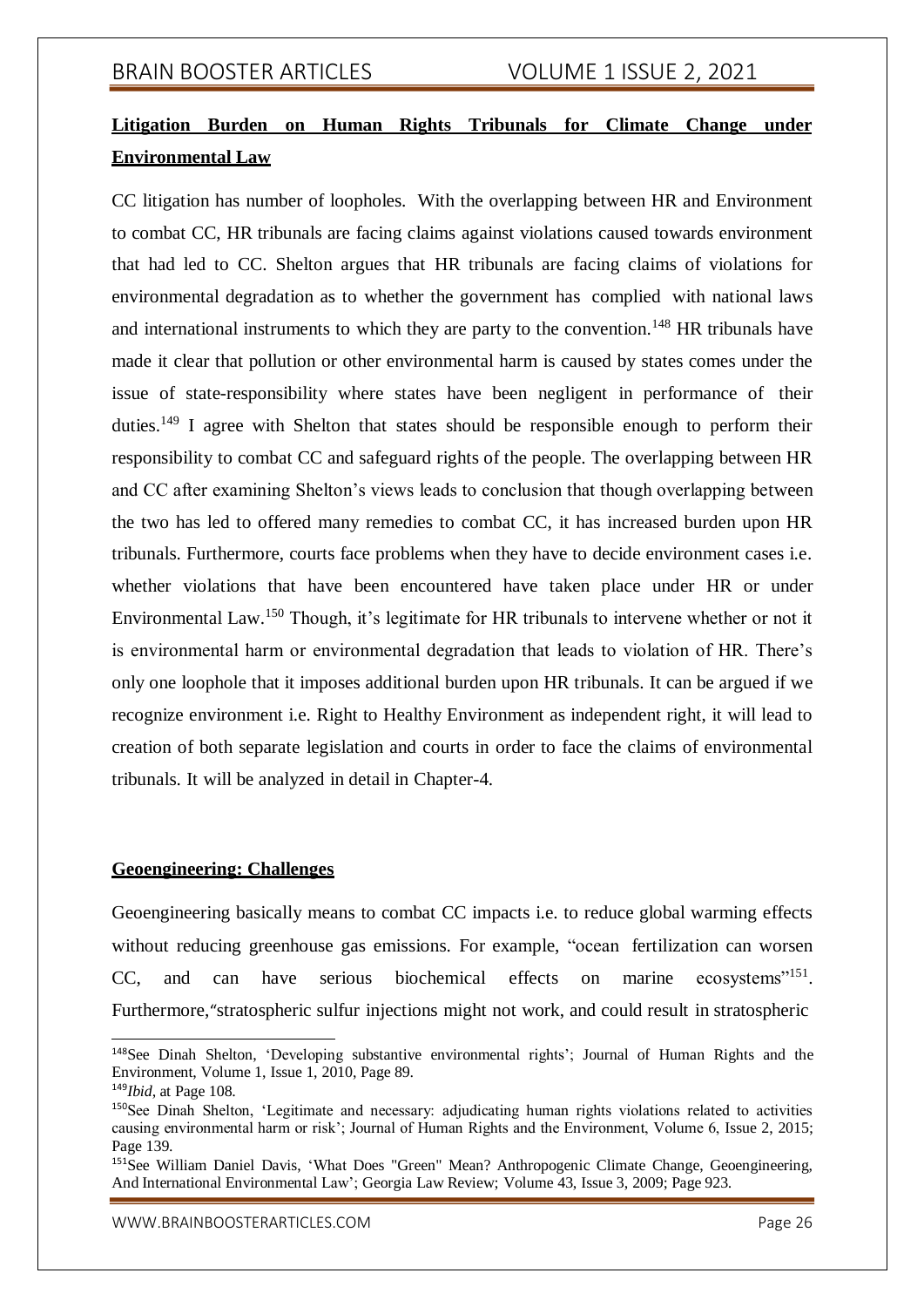ozone depletion due to enhanced chlorine activation with an attendant spike in cancer rates<sup>"152</sup>. Moreover, geoengineering is quite expensive and requires technical knowledge i.e. technology advanced countries can implement geoengineering easily.<sup>153</sup> I would like to argue what about the undeveloped and developing countries. If governments of these countries increase taxes upon the citizens of their respective states, many people's livelihood will suffer as they have meagre source of income and can't afford to pay increased amount of taxes. Furthermore, this will infringe the HR of people as they will compromise with their standard of living.

On the other hand, implementation of geoengineering can result into several defects. Industrialized countries will say yes to implement geoengineering in order to mitigate the effects of CC and protect the infringement of HR of its citizens as industrialized countries possess technology, but countries that are not industrialized may not agree for geoengineering as it can claim there is not much impact of CC as they would have to import technology from other countries.<sup>154</sup> Similarly under International Law, i.e. if we examine legal perspective, geoengineering is used to reduce GHGs that are spread all over the globe and thus, if one state agrees to reduce GHGs, then other states may object to this activity as it disrupts weather patterns.<sup>155</sup> Furthermore, even if one state undertakes geoengineering, what's the use because of transboundary pollution GHGs emissions by other states can reach the concerned state's geographical area. Also, it can be argued what about high seas or Antarctica, as they are beyond National Jurisdiction.<sup>156</sup>

If we co-relate geoengineering with precautionary principle, geoengineering is difficult to implement as precautionary principle says to first assess the risks and then implement if there are no risks.<sup>157</sup> On the other hand, concerns are raised whether there will be adequate PP i.e. consent by people for geoengineering as poor people are vulnerable to changes in climate patterns.<sup>158</sup>

<sup>152</sup>*Ibid*.

<sup>153</sup>*Ibid*, at Page 926.

<sup>154</sup>*Ibid*, at Page 928, 929, 930.

<sup>155</sup>See David A. Wirth, 'Engineering the Climate: Geoengineering as A Challenge to International Governance'; Boston College Environmental Affairs Law Review; Volume 40, Issue 2, 2013; Page 421. <sup>156</sup>*Ibid*.

<sup>157</sup>*Ibid*, at Page 931, 932.

<sup>158</sup>See ChiaraArmeni, 'Global Experimentalist Governance, International Law And Climate Change technologies'; International and Comparative Law Quarterly; Volume 64, Issue 4, October 2015; Page 886, 887.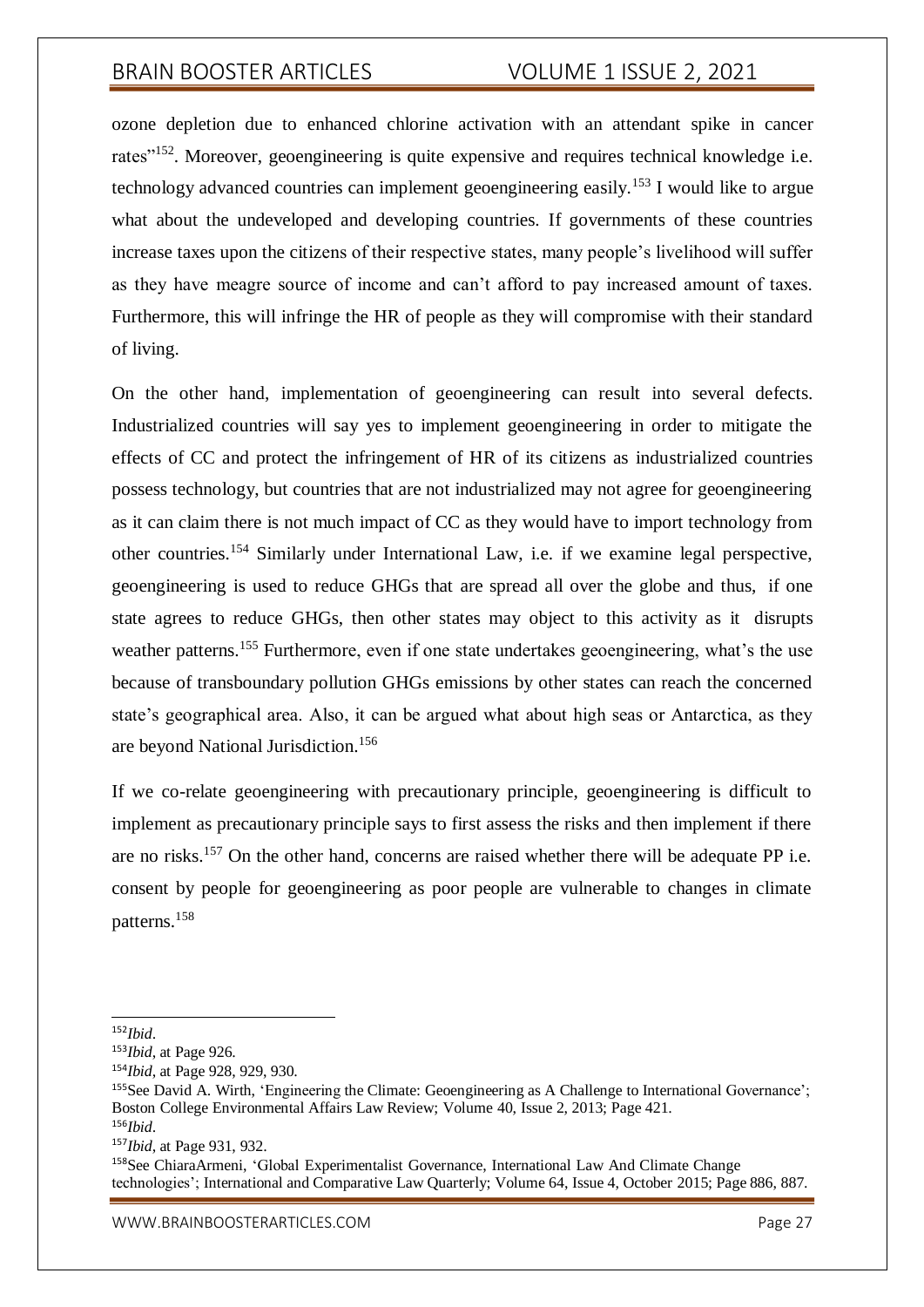### **Intellectual Property Rights (IPR) Law and Climate Change**

States today face complications regarding the CC taking place. With CC, HR are infringed. Thus, to combat CC we need to find clean sources of energy, and intellectual Property (IP) protection conflicts with HR, the complex relationship of HR in-relation to environment is used as a mechanism to combat CC.UNFCCC requires state parties to put in efforts to combat CC by reducing global warming and furthermore, almost all states around the world are members of UNFCCC.<sup>159</sup> Thus, it's required by all states resort to clean energy techniques in order to combat CC. It has been realized that efforts are being made to resort to clean energy technology but still we haven't reached the mark, but still some clean sources of energy are solar, biofuels and wind technology.<sup>160</sup> The clean energy technology has been originated from developed countries and developing and least developing countries cannot create that same technology due to IPR regimes.<sup>161</sup> But with global commitments to combat CC, in order to overcome infringement of HR, negotiations have taken place for technology transfer, innovation, collaboration with developing countries but still there is no policy as such to recognize global strategy for technology transfer to promote HR and combat CC.<sup>162</sup> Biddle also supports the view that to address the issue of CC, it's important to have technological innovation that should be accessible to everyone in order to combat  $CC$ .<sup>163</sup> He argues the fact that the role of IPR to address the issue of CC is controversial i.e. whether IP protection will make it possible to access patentable technologies.<sup>164</sup> Both developing and developed countries counter argue while the former explains strict IP protection regime hinders to address important issues such as CC, the latter explains strong IP protection is essential for technological innovation.<sup>165</sup> Furthermore, 'patent regime has impeded CC negotiations UNFCCC conferences'<sup>166</sup>. World Intellectual Property Rights Organization (WIPO) Green Initiative is another significant factor where the parties are required to regulate the demerits of IP protection to achieve positive results, for example to combat CC.<sup>167</sup>I would like to argue

<sup>164</sup>*Ibid*.

<sup>&</sup>lt;sup>159</sup>See United Nations Framework Convention on Climate Change, <https://unfccc.int/resource/docs/convkp/conveng.pdf> accessed on July 3, 2020.

<sup>160</sup>See Kavita Kapur, 'Climate Change, Intellectual Property, And The Scope Of Human Rights Obligations'; Sustainable Development Law & Policy; Volume 11, Issue 2, 2011; Page 59.

<sup>161</sup>*Ibid*, at Page 60.

<sup>162</sup>*Ibid*, at Page 61.

<sup>163</sup>See Justin B. Biddle, 'Intellectual Property Rights and Global Climate Change: Toward Resolving an Apparent Dilemma'; Ethics, Policy & Environment; Volume 19, Issue 3, 2016; Page 301.

<sup>165</sup>*Ibid*, at Page 302.

<sup>166</sup>*Ibid*.

<sup>167</sup>See K. Raiser, H. Naims and T. Bruhn, 'Corporatization of the Climate? Innovation, intellectual property rights and patents for climate change mitigation'; EnergyResearch&SocialScience; volume 27, 2017; Page 7.